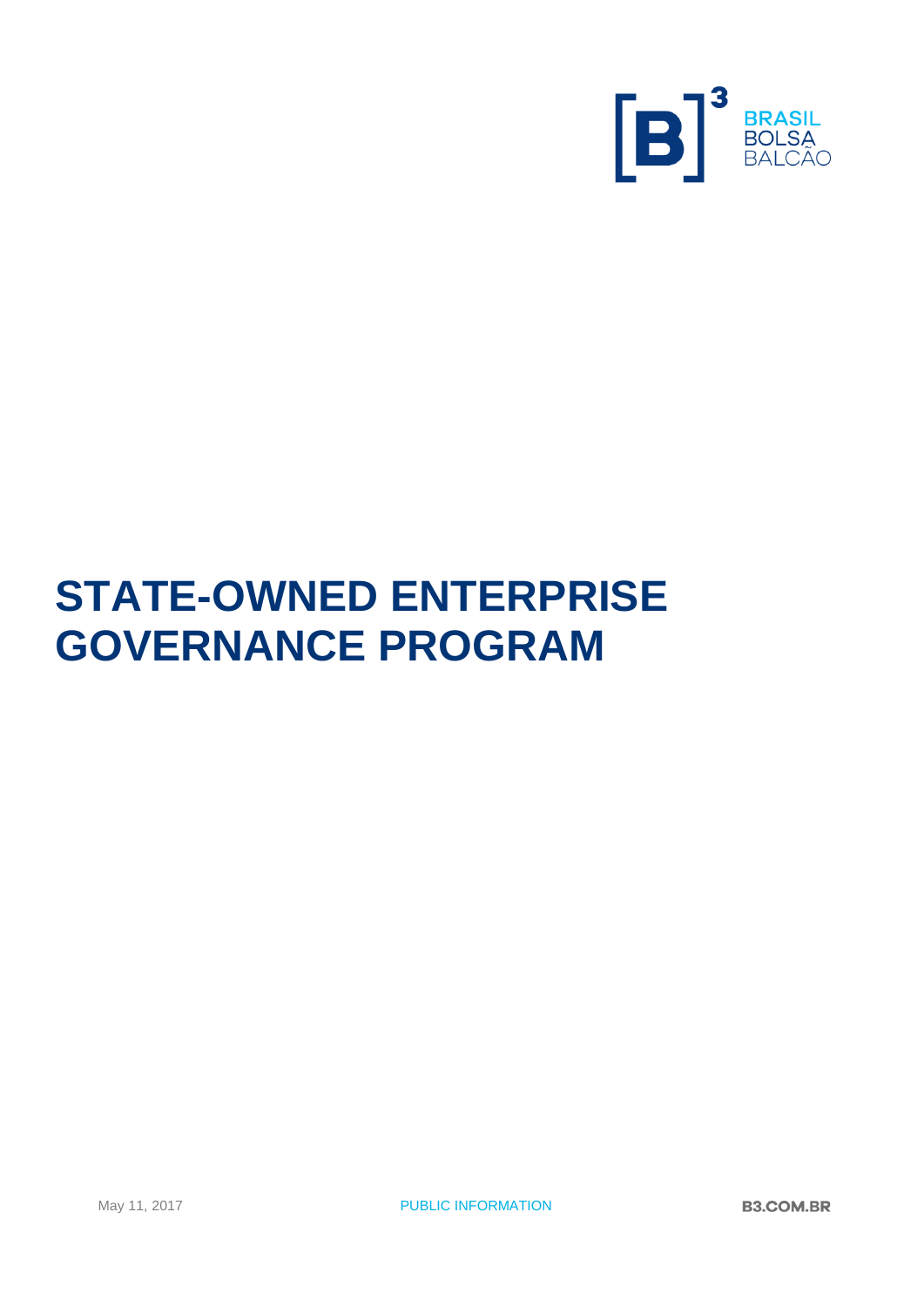$[B]$ <sup>3</sup>

# **STATE-OWNED ENTERPRISE GOVERNANCE PROGRAM**

#### **TABLE OF CONTENTS**

| <b>CHAPTER 3.3 COMPOSITION OF MANAGEMENT AND FISCAL COUNCIL</b>                                                  |
|------------------------------------------------------------------------------------------------------------------|
| <b>CHAPTER 3.4 COMMITMENT OF PUBLIC CONTROLLING</b>                                                              |
|                                                                                                                  |
|                                                                                                                  |
|                                                                                                                  |
| ANNEX I: LIST OF DOCUMENTS AND INFORMATION THAT MUST BE<br>SUBBMITTED WITH THE APPLICATION FOR CERTIFICATION  43 |
| ANNEX II: APPLICATION FOR CERTIFICATION IN THE CORPORATE                                                         |

**[INTRODUCTION................................................................................................](#page-2-0) 3**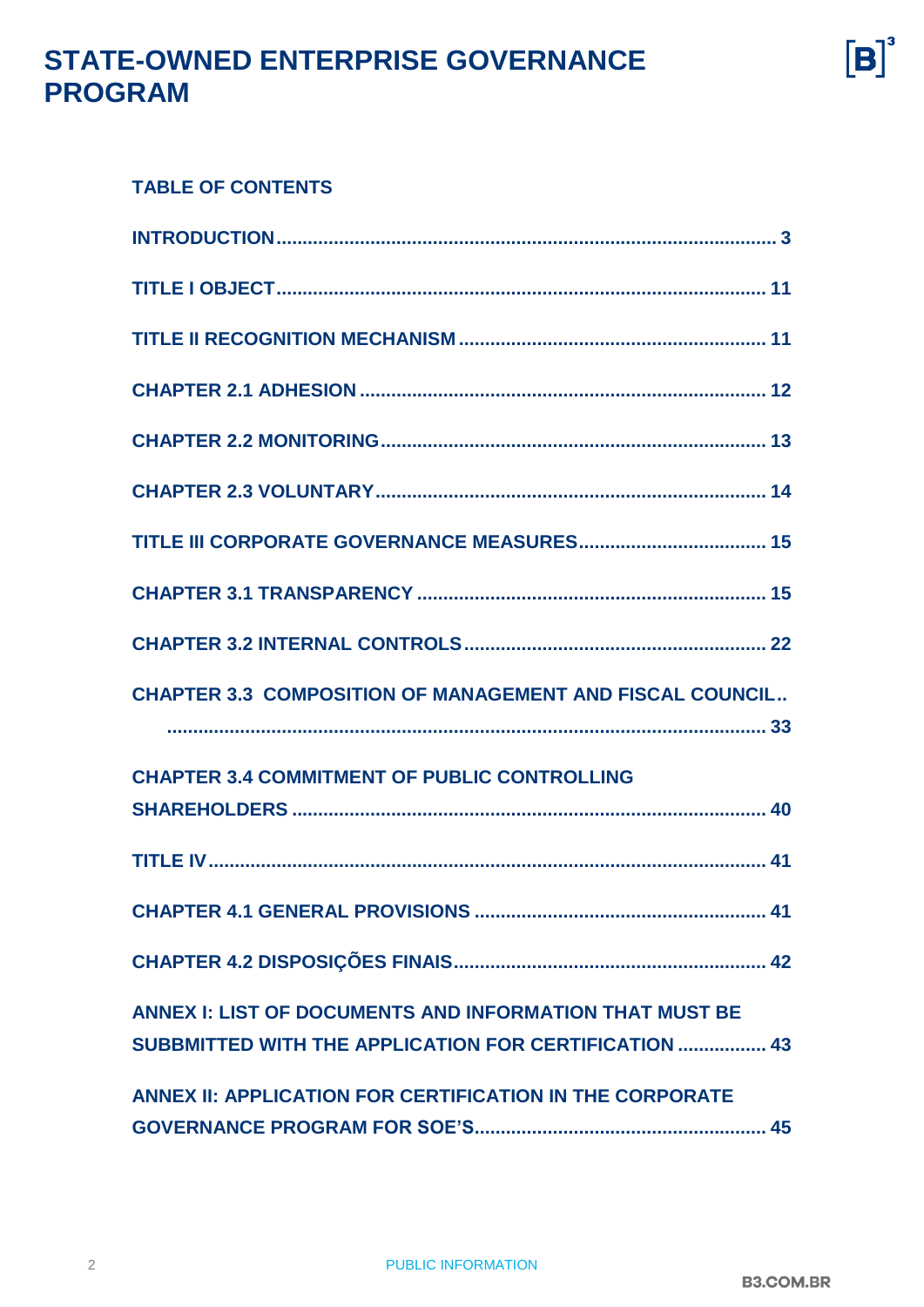#### **INTRODUCTION**

<span id="page-2-0"></span>The importance of State-Owned Enterprises (SOEs) in the economy and in the history of the development of Brazil's capital markets is undeniable as evidenced today by their significant share in the market capitalization of listed companies in the daily volume of equities traded on the Exchange, and the massive participation by retail investors in their shareholder basis.

However, a troubled scenario hit the confidence of investors, particularly in publicly traded SOE's, due to the uncertainties surrounding the management and disclosure of information, especially regarding the achievement of public interest and the strong political component of the state that make difficult the proper calculation of the investment risk.

The improvement of corporate governance practices, with the view to reduce such uncertainties, provides conditions for a more rational "pricing" of securities, with important implications on reducing the cost of capital and the value creation for the companies, controllers and investors.

In light of the above, B3 has developed this Corporate Governance Program for SOE's ("Program") with the aim of encouraging companies controlled, direct or indirectly owned by the State, in order to implement best practices in corporate governance.

This initiative aims to restore trust between investors and SOE's, relying, therefore, on the alignment of different interests. Investors, as interested in the efficient and sustainable allocation of its resources; the civil society, employees and outsourced personal of the SOE, interested in maintaining income and employment, and the entities of the state, finally, interested at the viability of investments in the public interest with capital markets funding.

During its construction process, the Program adopted as fundamental assumption the proposal of concrete and objective measures, subject to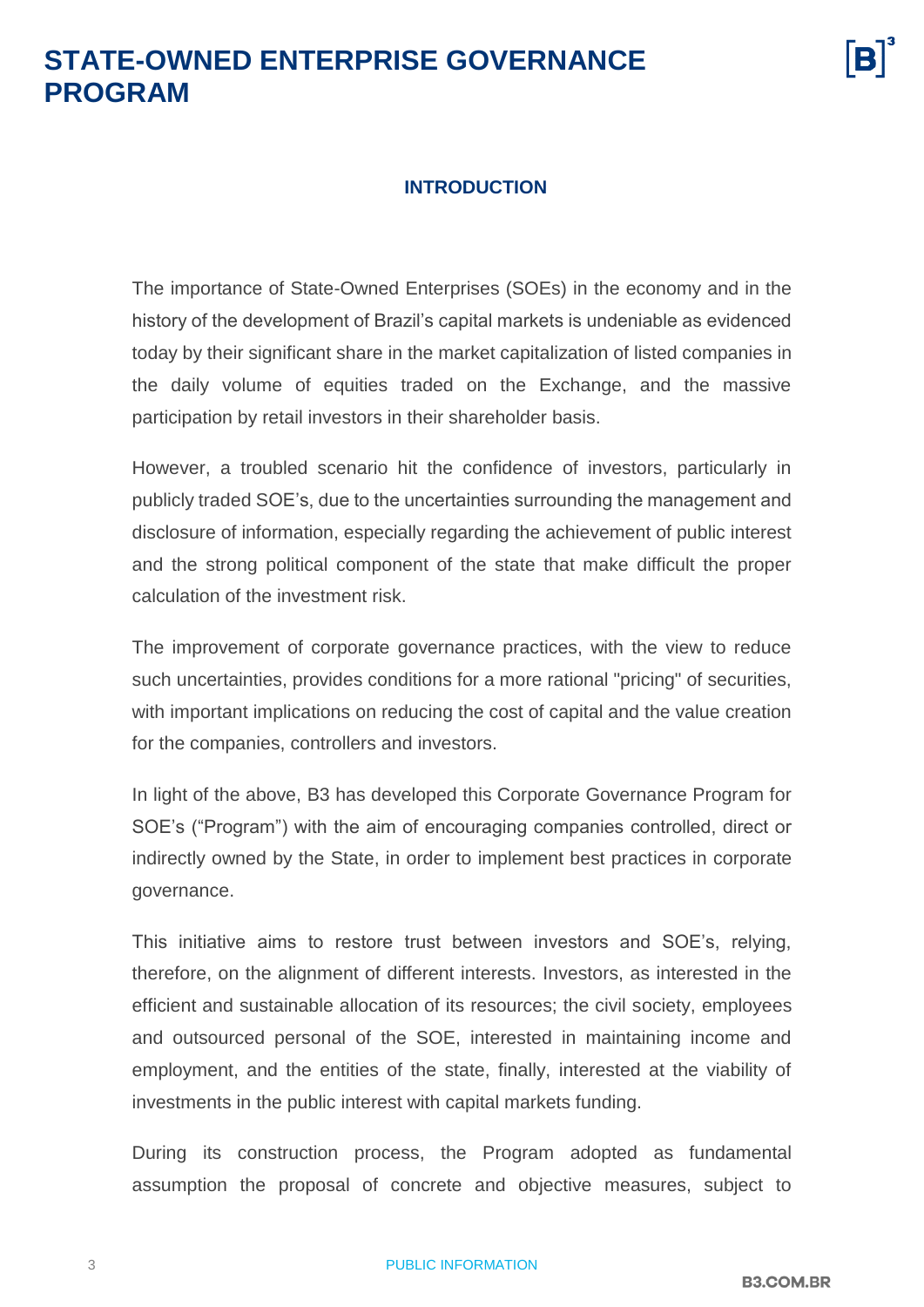implementation in the short or medium term and independent of any legislative or regulatory changes. The Program focus on the state's role as owner and establishes guidelines applicable to federal, state and municipal government entities, commercial or public service providers, in any sector of the economy.

The measures were inspired by the discussions ongoing in the Brazilian market, in international practices and positioning of experts on the subject, and are divided into four lines of action: (i) disclosure and transparency, (ii) internal control structures and practices, (iii) composition of management and Fiscal Council, and (iv) commitment of public controllers.

All measures, regardless of the line of action, were addressed to the reality of SOEs, and especially to their public purpose, as expressed in the legislation authorizing their creation and establishing their corporate purpose, as provided for in Chapter XIX of Brazil's Corporations Law (*Lei das Sociedades por Ações*). Nevertheless, several of these measures could be useful if implemented by listed private-sector companies.

The first line of action – disclosure and transparency – aims to make clear to the public that SOEs are fulfilling their legal mission in strict compliance with the laws authorizing their creation. The measures recommended under this line of action are designed to reflect international recommendations and guidelines, especially (i) a consistent definition of the objectives of state ownership and the role of the state in managing the SOEs, and (ii) SOEs' duty to enforce high standards of transparency by disclosing information relating to their goals and achievements.

Generally speaking, although the state may pursue the public interest in exercising ownership and control functions, its objectives should be known to all other shareholders and the market.

Only in this manner does the state's future behavior become predictable, enabling (i) measurement of the implied costs deriving from the peculiarities of SOEs, (ii) identification of changes to the projects initially announced, (iii) efficient action by their governance bodies, especially the Board of Directors, Executive Committee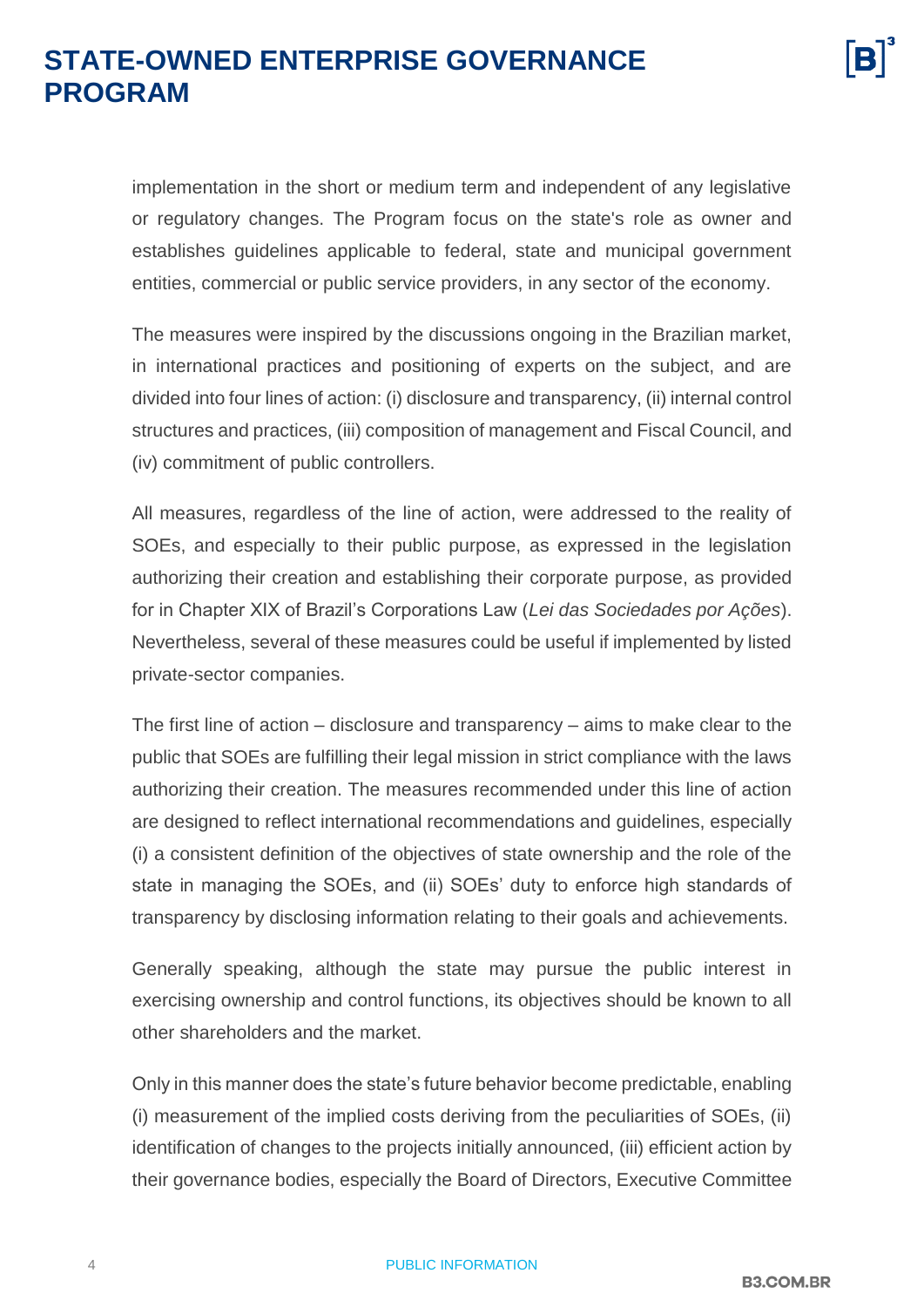and Fiscal Council, and (iv) oversight of the actions of Public Controllers and management by shareholders and other stakeholders*.*

The key point of the first line of action of the program is the improvement of information disclosed in the SOE's Reference Form.

Clear prior definition of the public policies and guidelines to be followed by SOEs and the resources involved must be aligned with the multiyear plans, Budget Guidelines Law (LDO) and Annual Budget Law<sup>1</sup> passed by Congress, and must be duly specified in the SOE's Reference Form, repository of all its information, and therefore, its principal document<sup>2</sup>.

The Brazil's Securities and Exchange Commission also expressed concern with the subject, incorporating to the Circular Letters/CVM/SEP 02/2015, 02/2016 and 01/2017, a guidance on the general procedures to be adopted by SOE's. In this sense addressed the issue of disclosure (i) in the Management Report, of investments made resulting from the exercise of public policies; and (ii) in the Reference Form, of the possibility and consequences of the SOE's activities to serve the public interest that justified its creation, so as the appropriate legislative authorization.

By preparing the Program, B3 was concerned not only with transparency, but also with the process by which the information is produced, in order to make them

 $\overline{a}$ 

<sup>1</sup> These laws, which are required by the Federal Constitution and state constitutions, establish respectively: (i) guidelines, goals and targets for the federal, state and city governments during a period of four years; (ii) targets and priorities for the governments concerned, including expenditure for the next financial year, and guidelines for the drafting of the annual budget law; and (iii) the investment budget for SOEs in which the respective government holds a majority of voting shares.

<sup>&</sup>lt;sup>2</sup> Sweden, always pointed out as a reference regarding corporate governance of their SOE's practices, adopt mechanisms to make clear the public policy objectives pursued by the SOE, especially in order to allow monitoring of the activities performed by the companies. The Swedish government sets based on the bylaws of companies, financial goals and performance indicators, in order to (i) ensure that public policies are well implemented; (ii) clarify the costs involved in the pursuit of certain public policies; and (iii) clarify the conditions for meeting financial targets.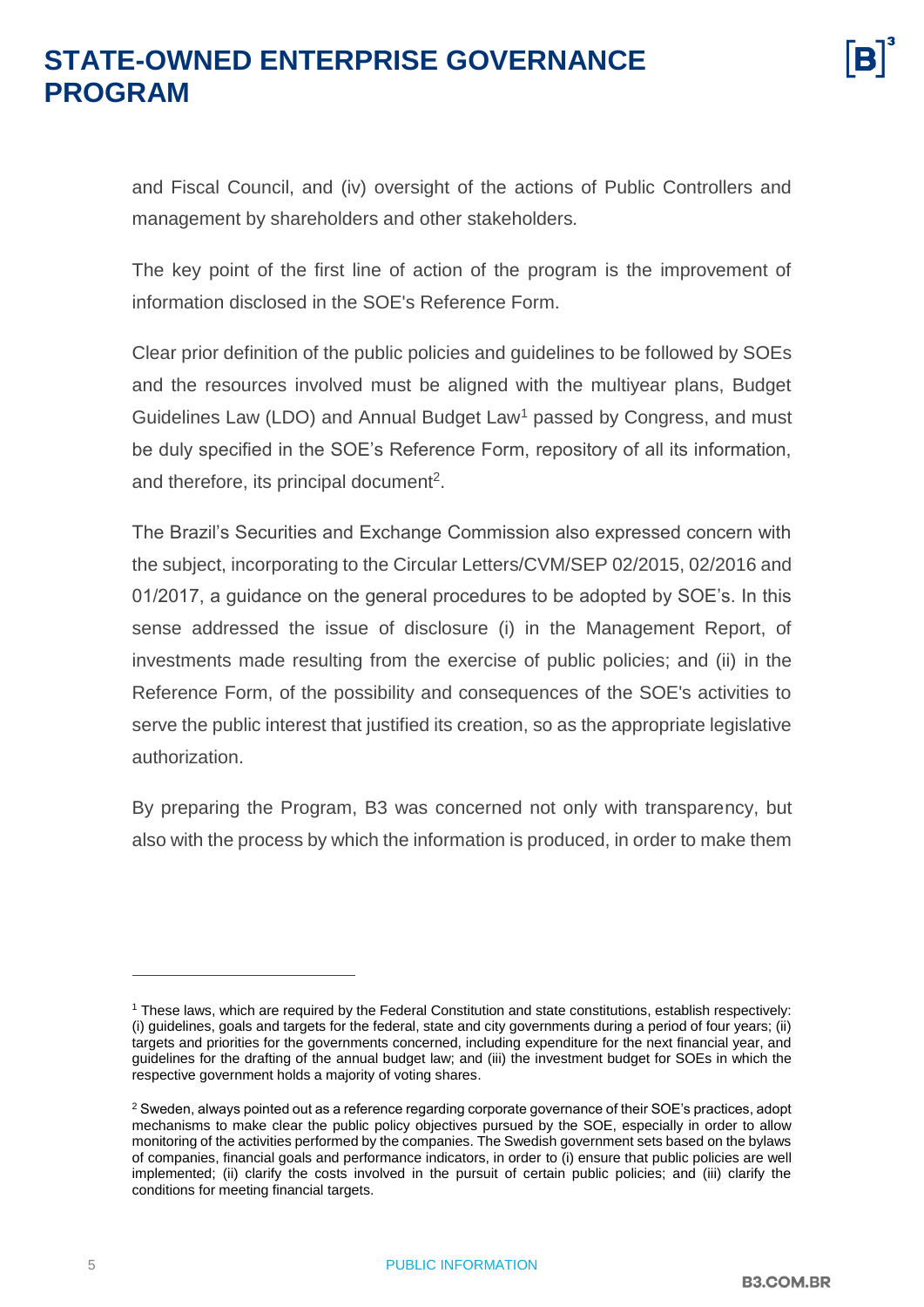credible. So was concerned about the establishment of internal structures of control and audit, proposing the second line of action of the Program.

The second set of measures – internal control structures and practices – aims to the establishment of internal functional governance mechanisms capable of ensuring that managers do not deflect the activities of SOEs away from their proper purpose in pursuit of public policies beyond the public interest stipulated in the laws authorizing the SOE creation, and consequently in its social purpose

The Program establishes that the control structure must comply with the principles of the Committee of Sponsoring Organizations of the Treadway Commission  $(COSO)$ ,<sup>3</sup> recognized as a model for the development, implementation, management and evaluation of internal controls, and applied in many countries worldwide.

The establishment of an effective set of rules, processes and structures enables SOEs to adapt to changes in the operating and corporate environments, reduce risk to acceptable levels and implement a solid decision-making process, assisting compliance with the guidelines determined by management to mitigate the risks relating to the pursuit of their objectives.

The measures recommended by the Program require internal controls to be present in three lines of protection: (1) action by Managers and employees in daily implementation of internal controls; (2) Compliance and Risk; (3) Internal Auditing and Statutory Audit Committee.

Implementation of the first line of protection affects the organization's day-by-day activities and involves daily application of internal controls in the actions of all employees.

Implementation of the second line of protection entails the creation of a Compliance & Risk Department with sufficient authority to evaluate compliance

 $\overline{a}$ 

<sup>3</sup> Available at<http://www.coso.org/guidance.htm>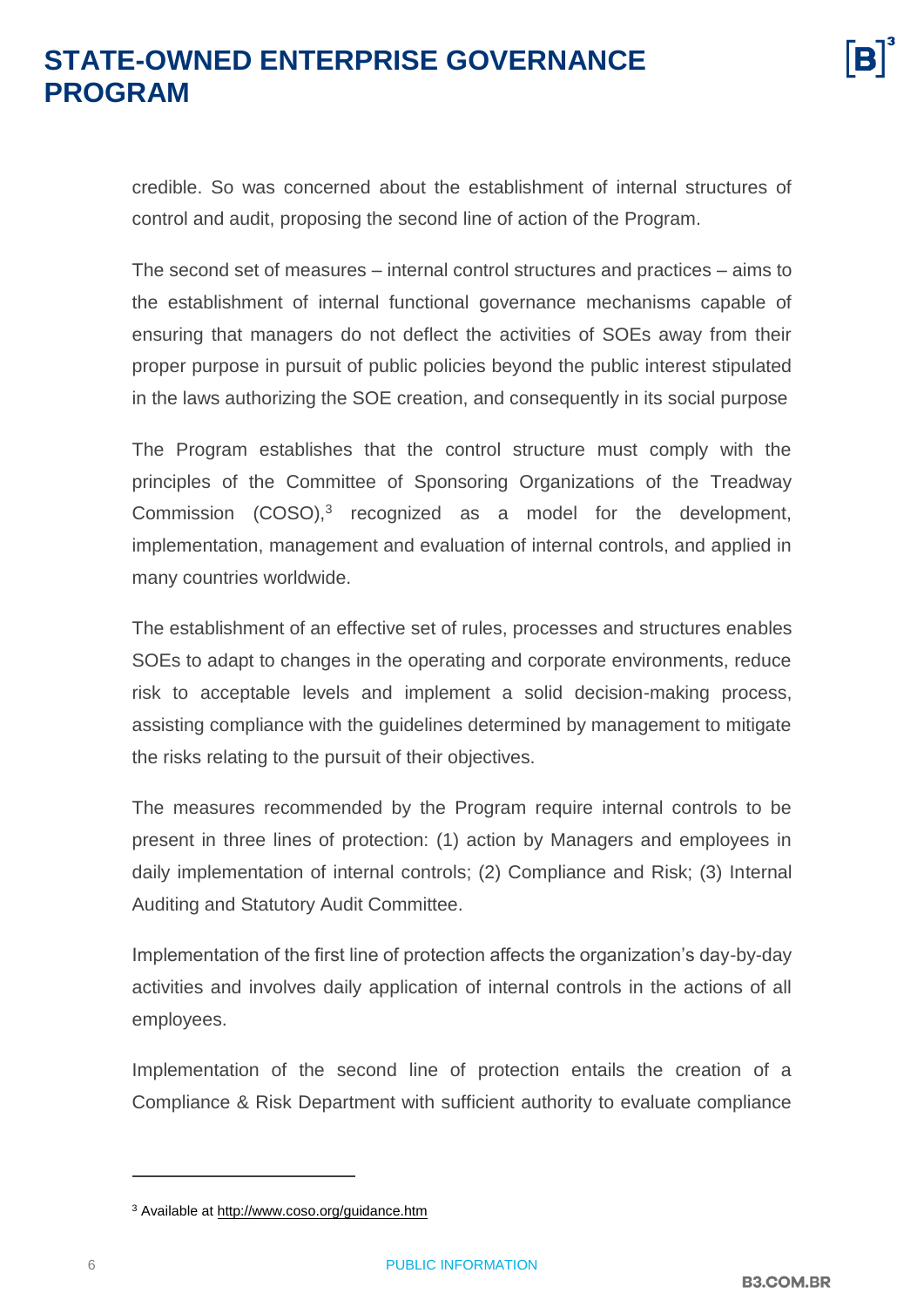with the applicable legislation and regulations, and with the organization's own internal policies and processes.

The third line of protection involves the creation of a structure that should remain independent from the company's day-by-day activities so as to be capable of assessing the effectiveness of the control structures and processes in place. To this end SOEs should set up an Internal Auditing Department and a Statutory Audit Committee (SAC).

The Statutory Audit Committee assists the Board of Directors in the performance of its duties by providing it with detailed reports of its monitoring of internal auditing activities.

A control structure whose composition encompasses a Statutory Audit Committee is aligned with international best practice. 14 (fourteen) of 15 (fifteen) of the world's governance codes analyzed recommend the establishment of a SAC and the SOEs considered governance benchmarks, such as Statoil (Norway), Codelco (Chile) and Singapore Air, all have a SAC.

Related-party transactions are an internal control requirement that deserves special attention.

This concern is also in line with international best practice. Several exchanges have specific rules that apply to related-party transactions: NYSE and NASDAQ require analysis by an independent, body, LSE requires disclosure in a specific management report, HKEx requires analysis by shareholders not involved in such transactions, depending on the category, and TSX requires approval by the Board of Directors or shareholders not involved in a transaction.<sup>4</sup>

In addition, CVM (the Securities & Exchange Commission of Brazil) has addressed its concern with this topic in Circular Letter SEP 02/2015, which

 $\overline{a}$ 

<sup>4</sup> Also relating to international practice, it is worth noting that Israeli law requires approval of related-party transactions by the Audit Committee, Board of Directors and general shareholder meeting.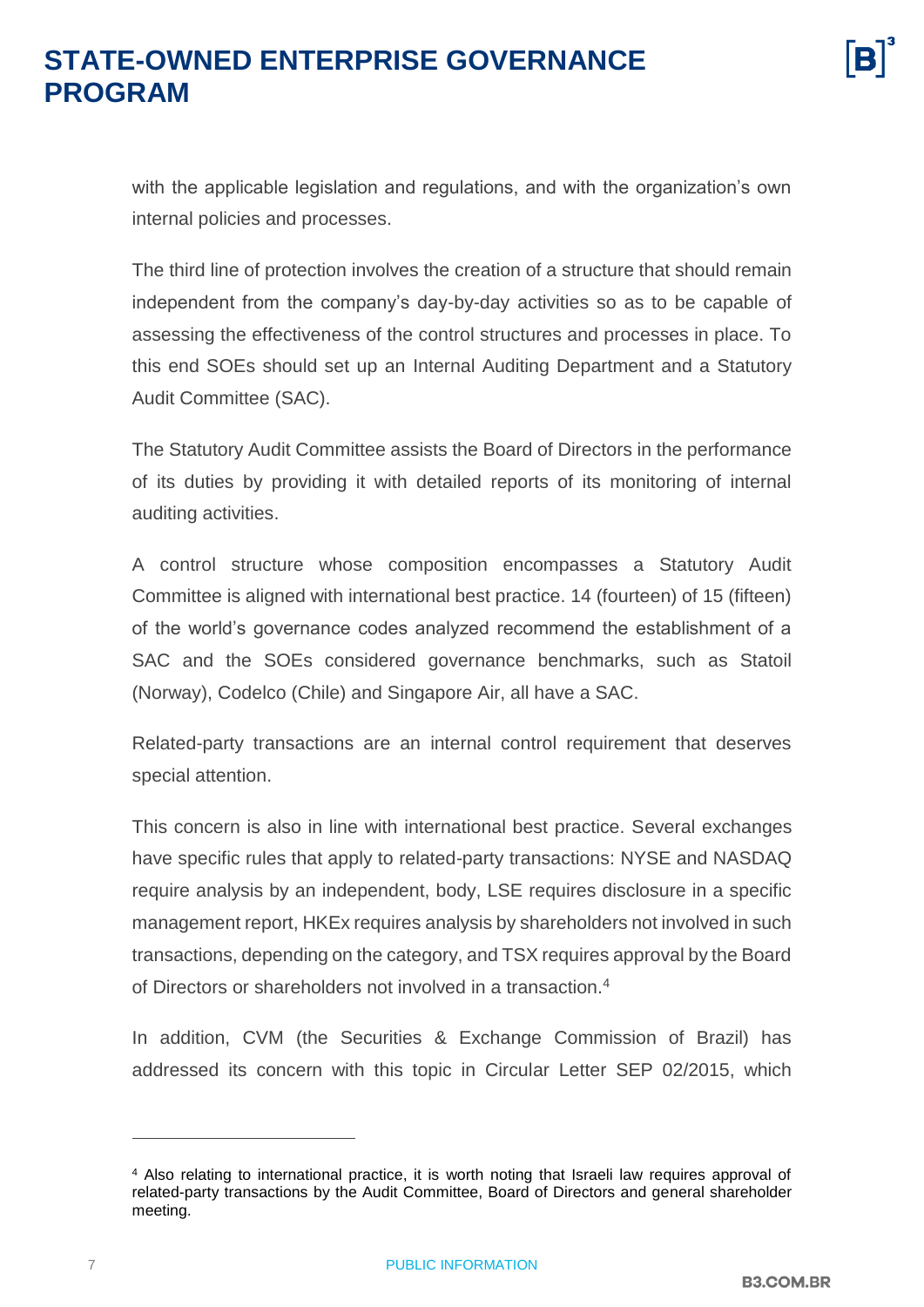recommends the enforcement and publication of a Related-Party Transactions Policy as well as approval of such transactions by an independent body.

Analysis of related-party transactions by a special-purpose body in which independent members are a majority will ensure that transactions are (i) performed in accordance with the conditions previously established, in the SOE's best interest and solely to serve its corporate purpose, and (ii) disclosed promptly and in detail.

In addition to transparency measures and internal controls, a governance scheme applicable to SOE's would not be complete if it did not face the question of the composition of the management of these companies, given the political risk inherent to the indications to serve on boards or in daily management of the SOE.

Thus, the third line of action of the Program covers measures on the composition of the Board of Directors, Executive Board and the Fiscal Council.

The SOE should have boards that can act in the interest of the company and effectively monitor the executive bodies without political interference. So, it is necessary to improve the way they perform their duties.

These concerns are in line with international recommendations. The OECD's Guidelines on Corporate Governance of State-Owned Enterprises include a specific chapter on the Board of Directors, which says (i) the Board should have the necessary authority, competencies and objectivity to guide corporate strategy and monitor managerial performance, and (ii) its members should act with integrity and be accountable for their actions.

CVM has also evidenced concern with this matter, recommending (again in Circular Letter SEP 02/2015) that if the organization has a nominations committee or the equivalent, it should publish the minutes or the equivalent document from meetings at which nominees' compliance with the Nomination Policy, is discussed.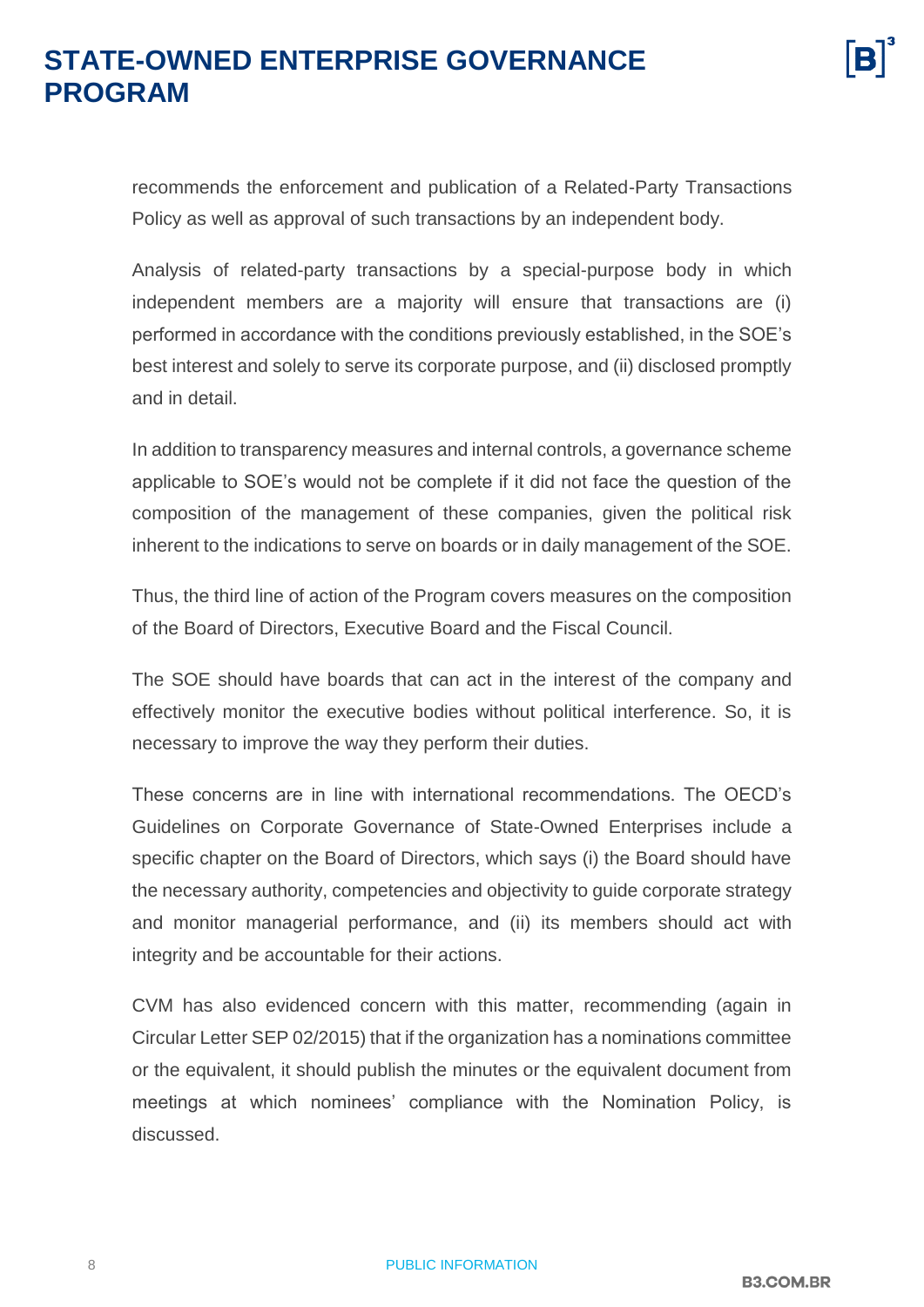Indeed, in the Brazilian context it is recommendable that boards' composition encompasses a diversity of experiences, qualifications and styles. Furthermore, as recommended by the OECD, their members should have the necessary authority, experience, competencies and independence to perform their duties of strategic guidance of the business and monitoring of management's activities, as well as, observing the fiduciary duties imposed by the regulation in force.

Similarly, executive boards or committees and Fiscal Councils should be made up of qualified professionals committed to the performance of their duties.

The program sets out two main components to address the issue: (i) the existence of minimum requirements for appointment of directors, Executive Management Board and members of the Fiscal Council; and (ii) assessing the adherence of candidates to the requirements set by the SOE.

Furthermore, in line with international best practice, especially the OECD's Guidelines for SOEs, the Program is concerned with effective separation between the different roles of the state and with improper direct political interference.

For this reason, it recommends criteria for limiting participation in the Board of Directors by representatives of ministries or other agencies of the executive branch. It also recommends banning the appointment to boards and executive committees of representatives of regulatory authorities, statutory leaders of political parties and holders of office in the legislative branch.

Moreover, considering that the Board of Directors is the main governance body in a business organization, the Program also recommends several additional measures, inspired by international practice and corporate governance codes in general, so as to ensure that boards are engaged and effective, being highlighted (i) the requirement of 30% of independent director composing the Board of Directors, (ii) the need for the institution of an evaluation process of its members and members of the Executive Board, and (iii) the implementation of culture for training managers taking office and periodically, regarding various topics (Corporate Law, Compliance, etc.).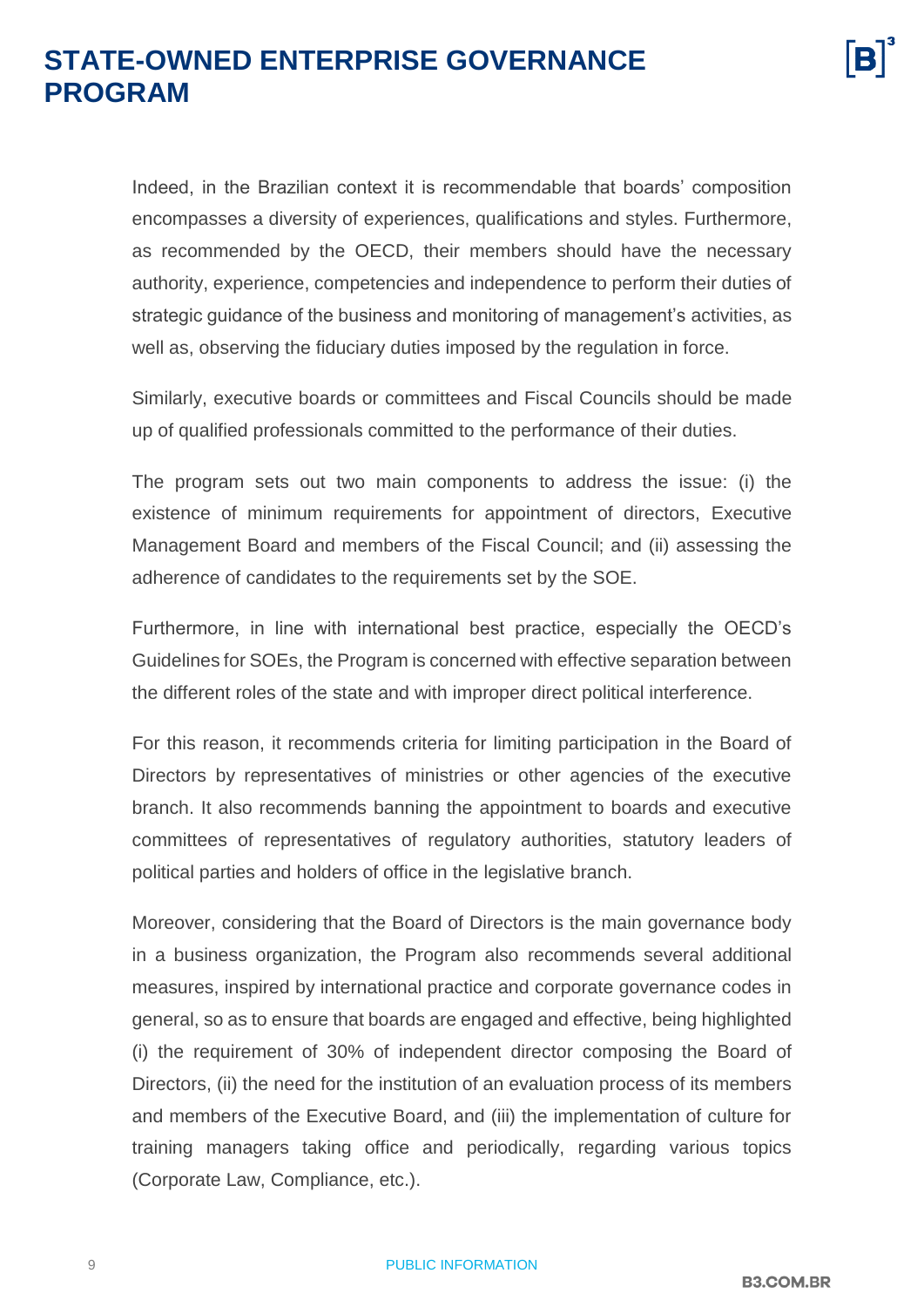

It is also important to ensure that Managers are appropriately compensated, although the Program does not include specific measures for this purpose. Their pay and other compensation should reflect their responsibilities and the complexity of SOEs' activities, guaranteeing alignment between their interests and the objectives of the organization.

None of this can be realized without the commitment of the Public Controller, reflected in the last line of action covered by the Program which aims to encourage the federal, state or city government that controls the SOE to implement best practice in corporate governance.

As part of this commitment to best practice, considering the involvement of several public agents in SOEs' activities and their contact with information that can be considered sensitive if known to the press and public opinion generally, Public Controlling Shareholder should insert rules in the respective government's code of conduct to prevent members of top management from mentioning any information that could affect the organization's stock price until it has been properly and fully disclosed to the market.

Thus the existing Public Ethics Committees will also be competent to take any steps required to penalize any such comments not preceded by the appropriate official disclosure, as required by CVM.

The implementation of measures by the SOE will be recognized and monitored by B3, at least annually, so the program will remain permanent and actual.

It is noteworthy, however, that the aforementioned recognition is based on objective criteria and implies no guarantee of the accuracy of the information provided, judgment on the quality of the SOE object or its management, as set out in the following chapter.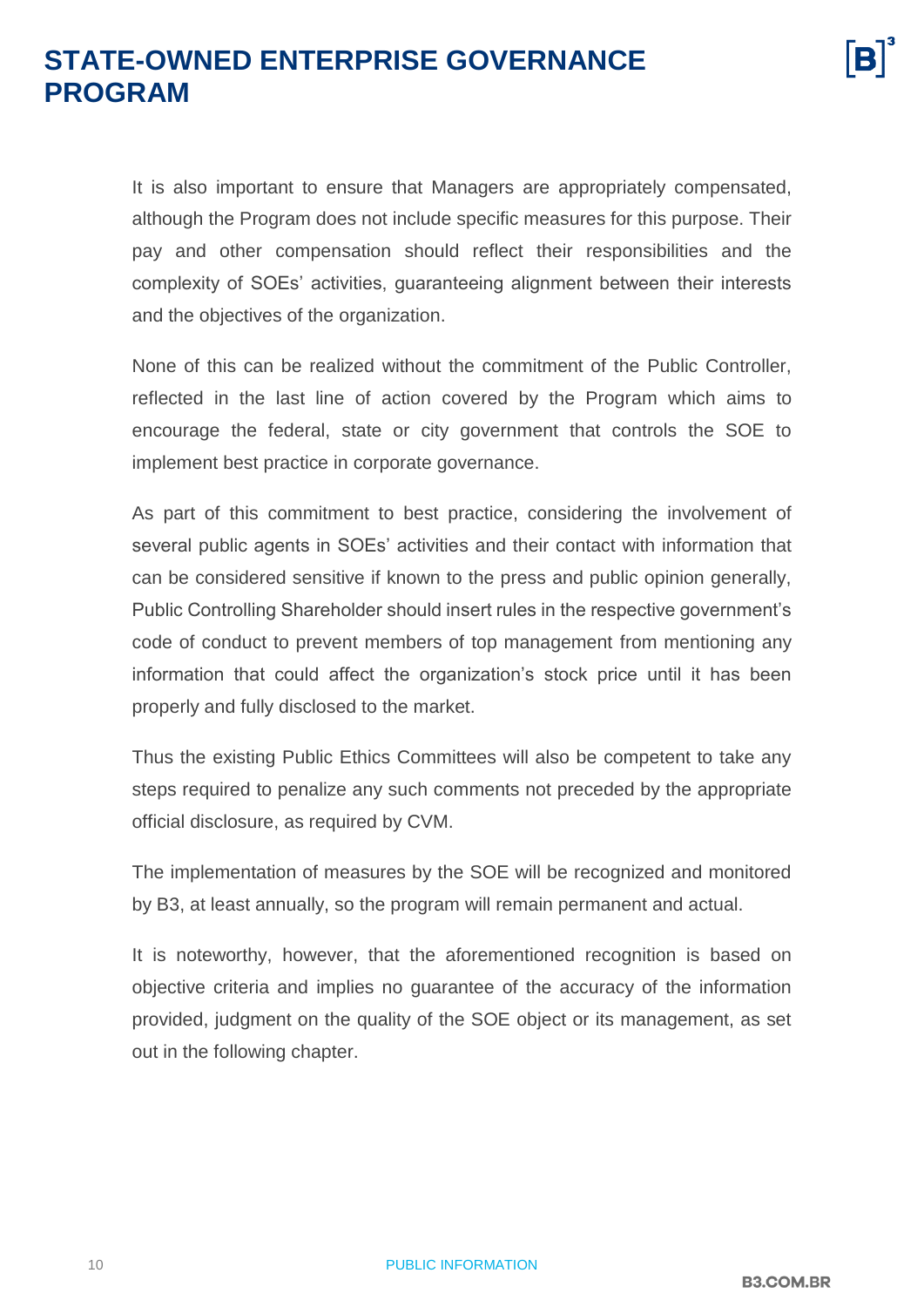#### **TITLE I OBJECT**

<span id="page-10-0"></span>**Art. 1.** This Statute discipline the State-Owned Enterprise Governance Program ("Program"), establishing additional corporate governance measures to be adopted by the SOE that voluntarily adhere to it.

**Single paragraph.** For the purpose of this Statute, the SOE is the listed company or in ongoing listing process that is controlled, directly or indirectly, by public a controller, corresponding to one of the governmental entities - Federal, State or Municipality.

#### **TITLE II RECOGNITION MECHANISM**

<span id="page-10-1"></span>**Art. 2.** For the SOE to join the Program, it shall adopt the corporate governance measures included hereinafter:

**§1.** To receive the certification mentioned above, the SOE must fully adopt all the corporate governance measures established in the Program.

**§2.** Alternatively, the SOE can adopt the 6 (six) mandatory corporate governance measures set forth in Art. 16, II, 25, 27, 30, 32 *caput* and 32 §3º as well as score 48 (forty-eight) points among the corporate governance measures provided for in the Program. The SOE shall have 3 (three) years to fully implement these measures under penalty of losing the certification.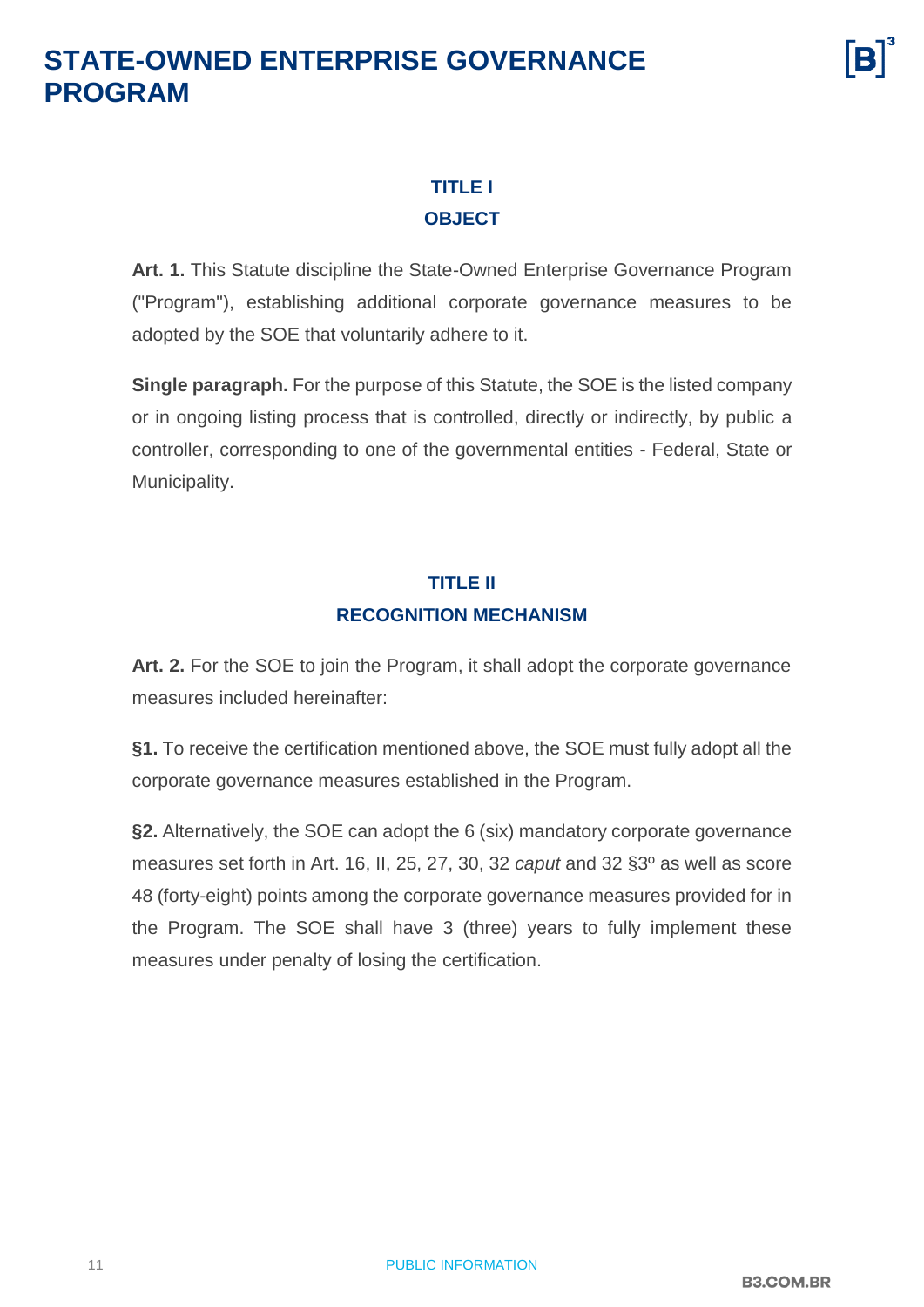#### **CHAPTER 2.1 ADHESION**

<span id="page-11-0"></span>**Art. 3.** The SOE that wants to adhere the Program must submit an application for certification to the Issuer Regulation Department (DRE) of B3, by presenting the documents and information provided in Exhibit I of this Program.

**§1.** At the discretion of the SOE, the request may be made confidentially or may be disclosed to the market.

**§2.** In the event of disclosure of the application to the market, the SOE must disclose the information about the certification process provided for in Art. 7, including the timetable set out in the sole paragraph of that Article, in addition to the decision of the Chief Executive Officer of B3 in respect of the certification of the SOE.

**Art. 4.** The DRE will assess through the documents and information submitted by the SOE, and other documents, elements or evidences, the effective adoption of the corporate governance measures established by the Program and will send the diagnostic privately to the SOE, within 20 (twenty) business days.

**Sole Paragraph.** B3 can determine the disclosure of the documents that prove the effective adoption of the Program, with due regard to the confidentiality and the strategic interests of the SOE.

**Art. 5.** The SOE shall have 10 (ten) business days to respond concerning the diagnosis, as from receipt thereof.

**Art. 6.** The DRE will forward to the SOE its report and opinion about certification within 10 (ten) business days from the answer provided for in Art. 5.

**Art. 7**. Within 5 (five) business days, counted from the receipt of the report and opinion provided for in Art. 6, the SOE must notify the DRE whether it intends to (i) proceed with the certification process; or (ii) withdraw from the certification process.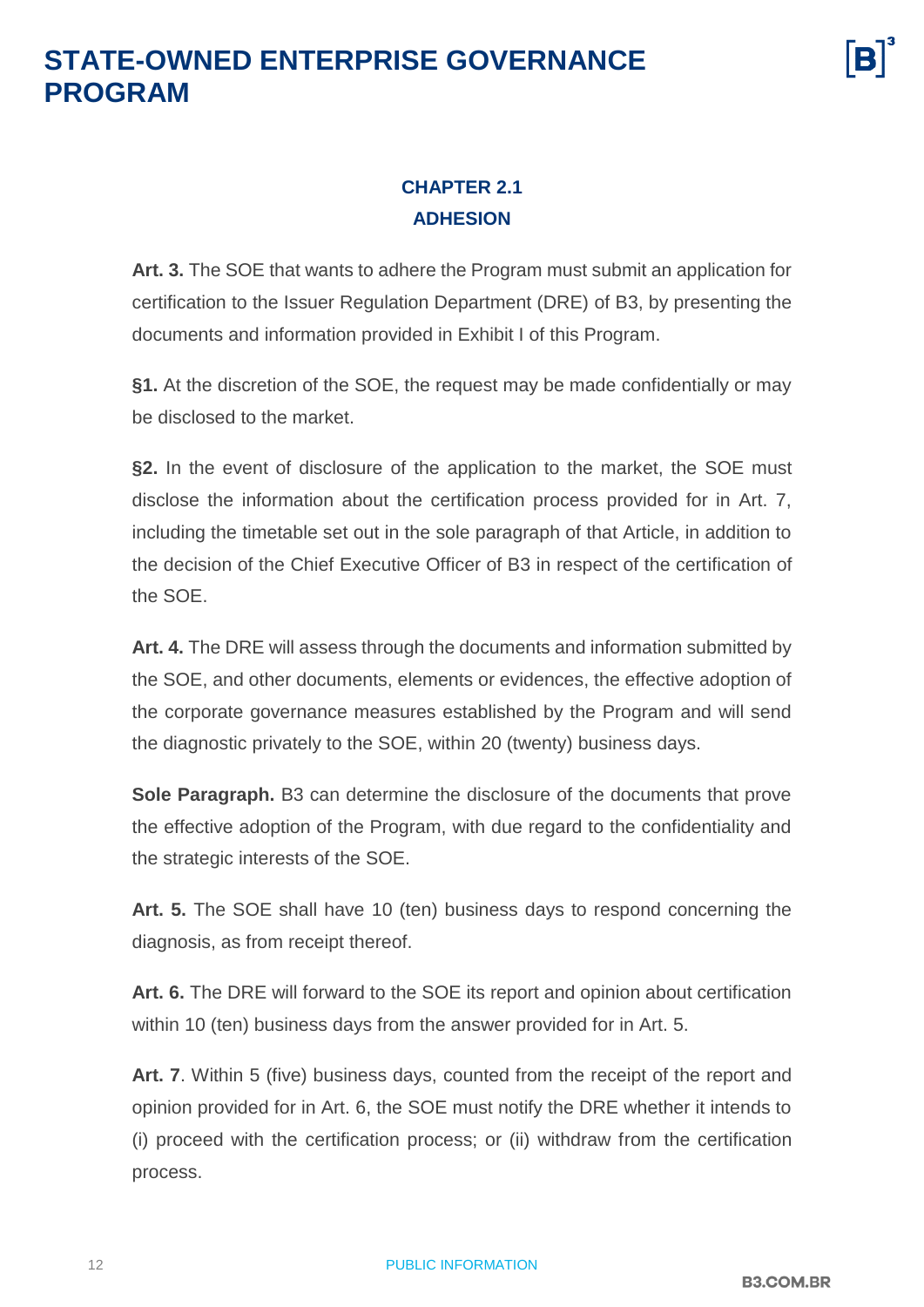**Sole Paragraph.** If the SOE decides to continue in the certification process using the 3 (three) years deadline to fully adopt the measures set forth in Art. 2, §2, the SOE shall establish with the DRE, a schedule to meet these measures.

**Art. 8.** If the SOE opts to proceed with the certification process, the DRE will submit its report, opinion and schedule as applicable, to B3's Chief Executive Officer (CEO).

**Art. 9.** B3's CEO will decide whether to award the certification. The SOE will be notified of the CEO's decision.

#### **CHAPTER 2.2 MONITORING**

<span id="page-12-0"></span>**Art. 10.** The DRE will carry out periodic monitoring of the SOE's implementation of the corporate governance measures at least on an annual basis. The DRE can recommend the withdrawal of the SOE's certification.

**Sole Paragraph.** The DRE will send to the SOE a notification informing the possibility of withdrawal of the certification, granting a term to the SOE submit clarifications.

**Art. 11.** DRE reserve itself the right to modify the SOE's certification to "under review" status, as soon as DRE becomes aware of information that could result in the withdrawal of the certification.

**§1.** The DRE will notice the SOE informing of changes on the certification to "under review" status and will grant a period of 10 (ten) business days for clarifications.

**§2.** The certification will remain "under review" until B3 becomes able to confirm the effectiveness of the adoption of the measures of the Program.

**Art. 12.** After the modification of the certification to "under review", B3 may withdraw the certification, informing the SOE the grounded justification for the withdrawal.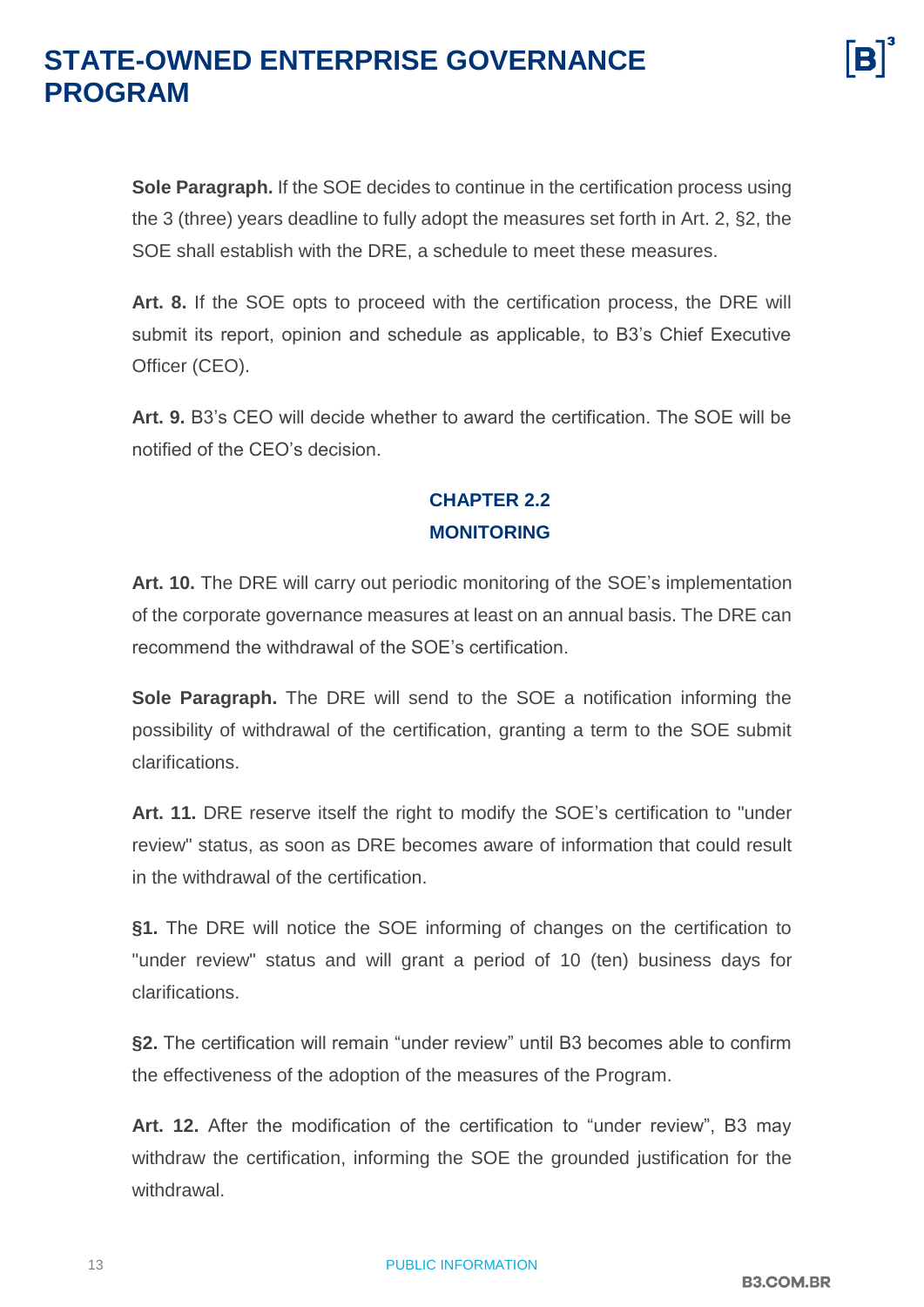**Sole Paragraph** B3 may also withdraw the certification at any time without prior notification if:

**I.** B3 concludes that sufficient information is not available to continue with monitoring;

**II.** B3 concludes that the information provided by the SOE is not satisfactorily supported; and

**III.** If the SOE does not comply with the measures of the Program.

#### **CHAPTER 2.3 VOLUNTARY**

<span id="page-13-0"></span>**Art. 13.** Any SOE that has been certified may voluntarily withdraw from the Program by applying for decertification to the DRE.

**§1.** B3 will issue the last disclosure of the certification before discontinuing its monitoring of the SOE in question.

**§2.** The SOE shall not use the certification from the moment of withdrawal of the program.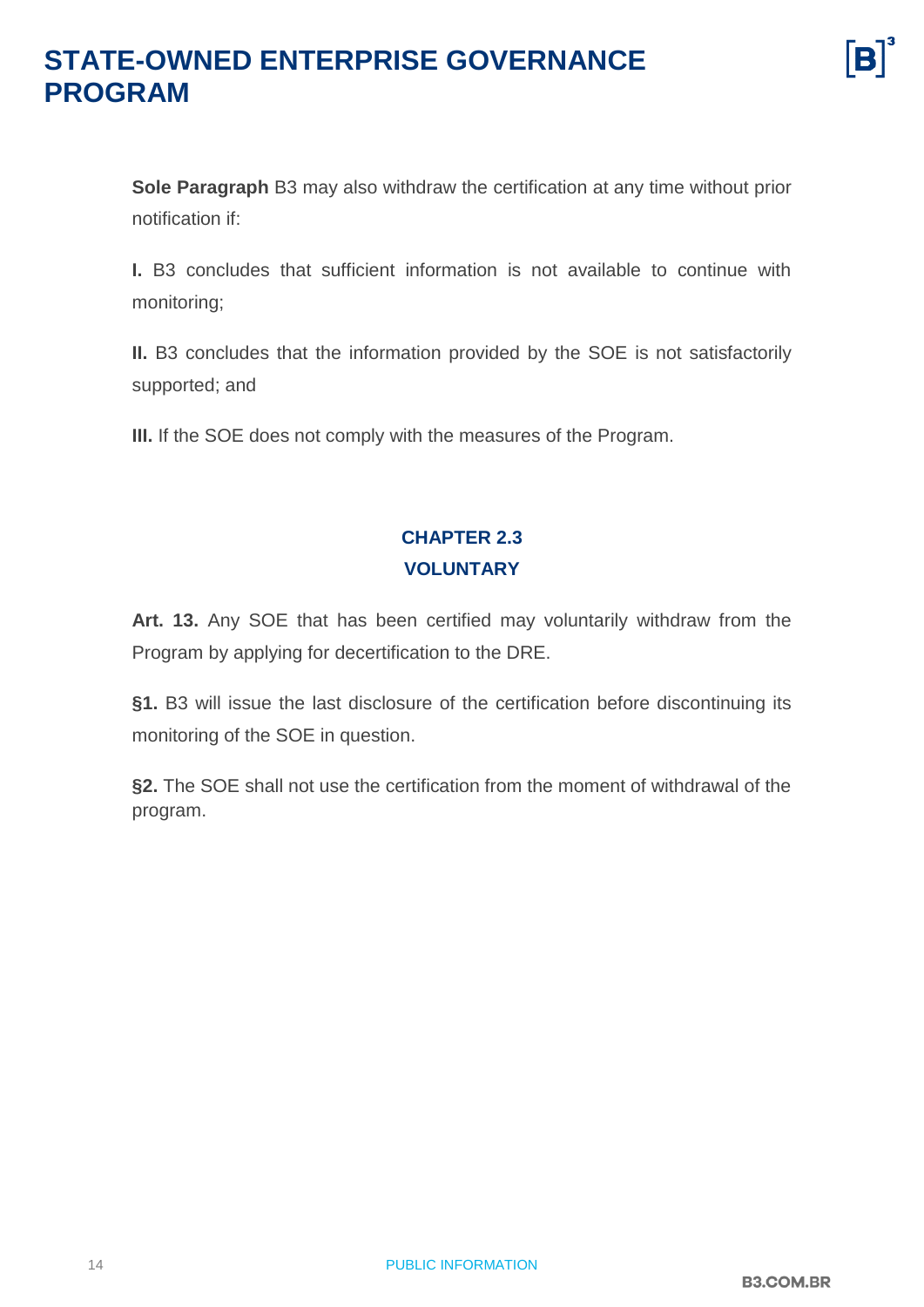

#### <span id="page-14-0"></span>**TITLE III CORPORATE GOVERNANCE MEASURES**

#### **CHAPTER 3.1 TRANSPARENCY**

<span id="page-14-1"></span>**Art. 14.** The SOE shall disclose, in its website, specifically in the Investor Relations section, its internal policies, including, at least, the Nomination Policy, Disclosure Policy, Risk Management Policy, Related Party Transactions Policy, Dividends Policy as well as the Internal Regulations of their Bodies and Advisory Committees, including the Board of Directors, the Statutory Audit Committee and the Fiscal Council.

**§1.** If the SOE does not fully adopt all the measures mentioned in this Art. 14 at the moment of certification, the compliance with this measure grants 2 (two) points.

**§2.** Implementation of the measure described in this Art. 14 will be evaluated according to the following question:

| Does the company disclose on its Investor Relations website, its Internal Policies and its Internal<br><b>Regulations?</b> |
|----------------------------------------------------------------------------------------------------------------------------|
| Compliance = Yes.                                                                                                          |
| Non-Compliance = No.                                                                                                       |

**Art. 15.** The SOE's bylaws or the Internal Regulations of the Board of Directors, Advisory Committees and Fiscal Council must establish that the SOE will disclose the minutes of the meetings when required by one of its members, except when the majority of the members decide that the disclosure will jeopardize the legitimate interests of the Company.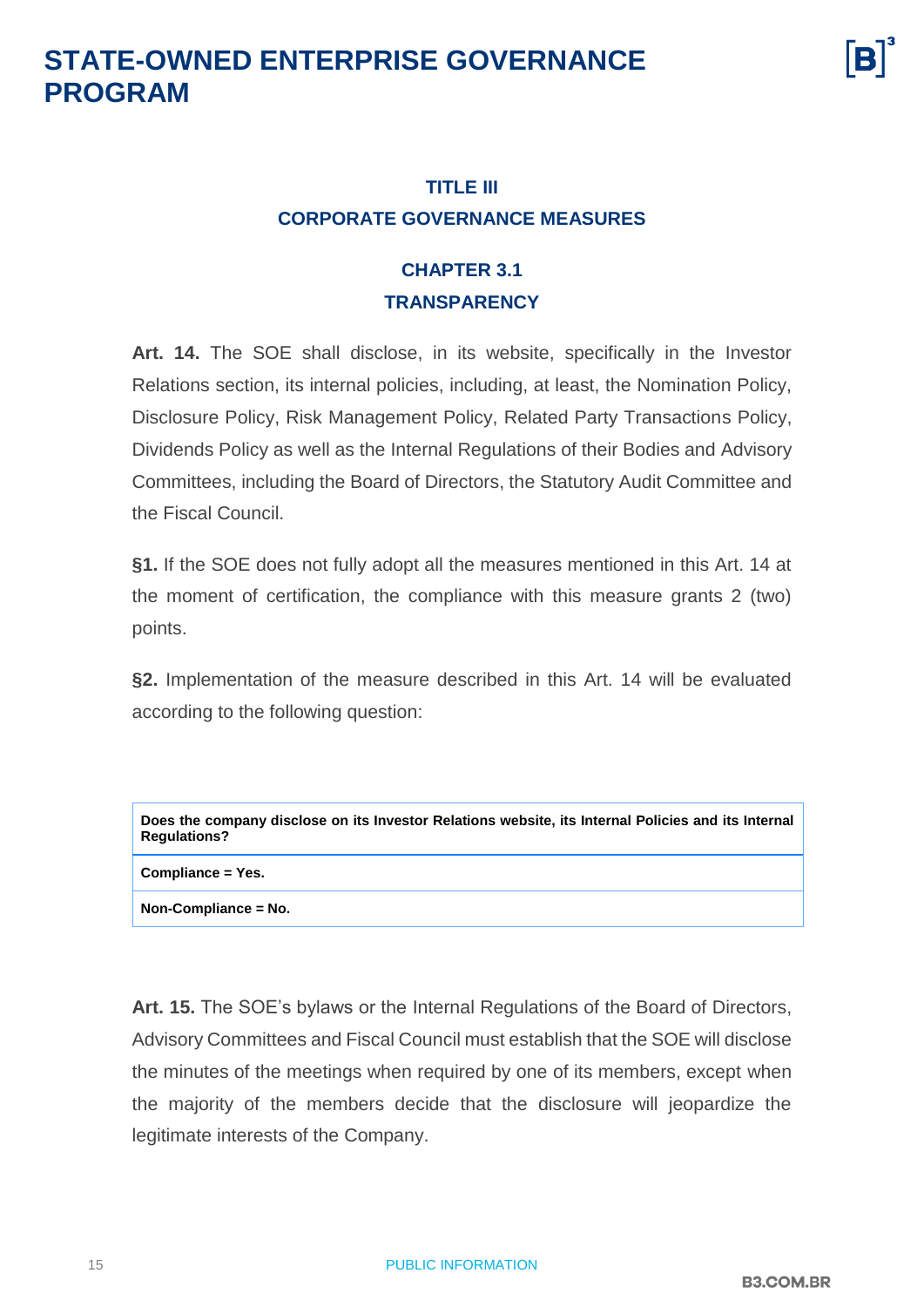**§1.** If the SOE does not fully adopt all the measures mentioned above at the moment of certification, the compliance with this measure grants 2 (two) points.

**§2.** Implementation of the measure described in this Art. 15 will be evaluated according to the following question:

| Do the SOE's bylaws or the Internal Regulations of the Board of Directors, Advisory Committees<br>and the Fiscal Council establish the disclosure of the minutes of the meetings? |
|-----------------------------------------------------------------------------------------------------------------------------------------------------------------------------------|
| Compliance = Yes.                                                                                                                                                                 |
| Non-Compliance = No.                                                                                                                                                              |

**Art. 16.** SOEs must add information on at least the following items to their Reference Form (FRe):

**I.** Item 5.1 (b), item "iii" of FRe – Organizational structure of risk management:

**a)** Regarding the trainings of employees about the Code of Conduct, the FRe must indicate the frequency of the trainings carried out in the previous fiscal year, as well as the attendance rate. The FRe must also indicate the frequency anticipated for the training in the current fiscal year; and

**b)** Indicate the amount of internal and external reports related to the Code of Conduct received by the SOE in the previous fiscal year. The FRe must also indicate the improvements that were carried out in the previous fiscal year and the improvements that will be implemented by virtue of these reports.

**II.** Item 7.1 of FRe – Description of the activities of the SOE and its subsidiaries or Item 10.8 of FRe – Business plan:

**c)** Indicate the public interest that justified the creation of the SOE;

**d)** describe the SOE's actions to enforce public policies (including universalization targets), covering the governmental programs implemented in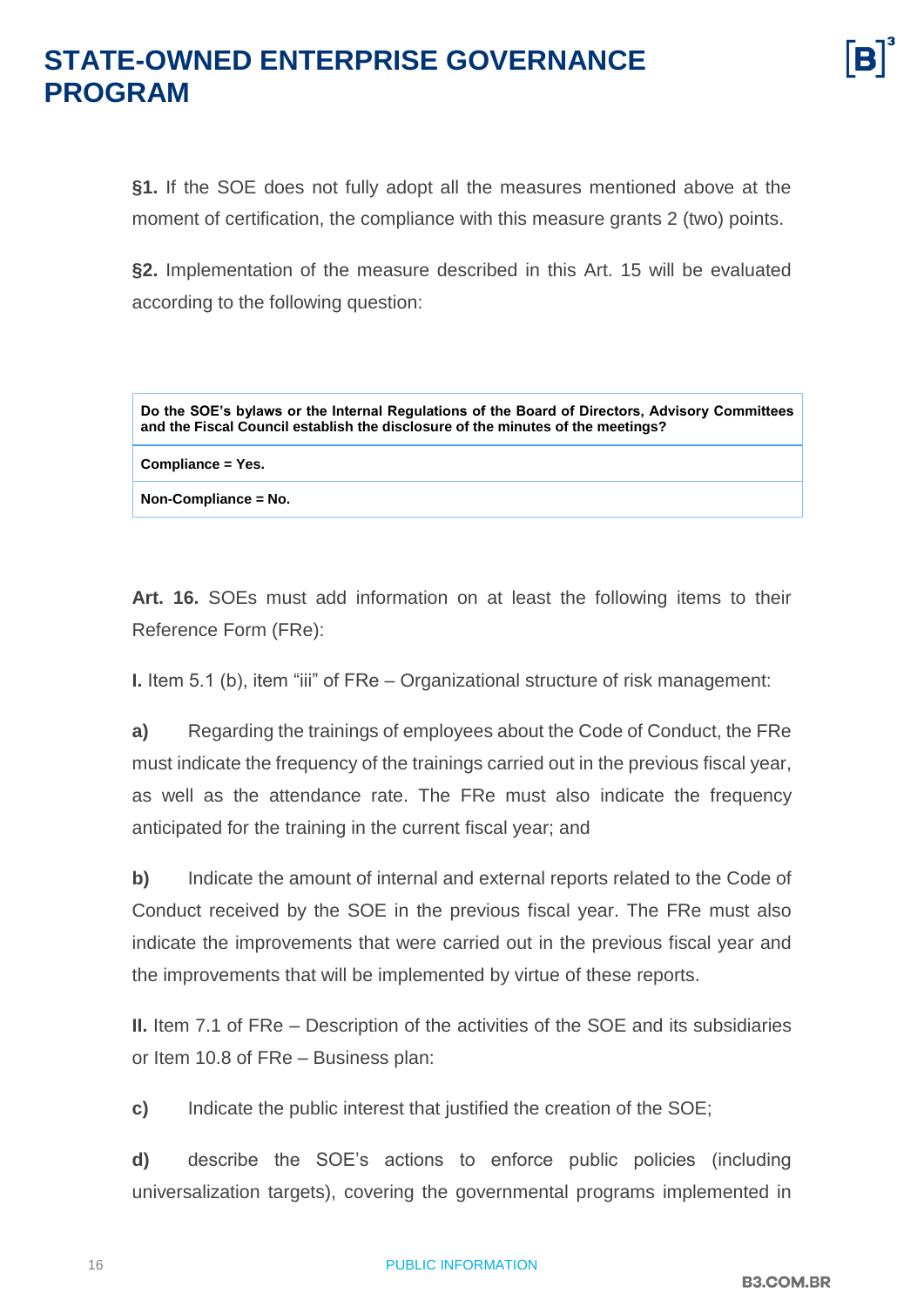the previous fiscal year, the governmental programs established for the current fiscal year and scheduled for implementation in the future;

**e)** Indicate, regarding the policies established in item (a), the investments made, the costs incurred and the sources of funding involved – cash generation, transfer of public funds, including the costs and conditions of funding;

**f)** Disclose, regarding the policies established in item (a), the estimated impacts of such activity on the financial performance of the SOE or declare that the SOE does not hold financial impact analysis of these policies; and

**g)** indication of the price formation process and the rules governing the tariff.

**III.** Item 10.11 of FRe – Other factors with relevant influence: disclose information on expenditure incurred for advertising, sponsorship and agreements or arrangements, as well as the criteria used to budget for such expenditure.

**IV.** Item 12.13 (b) of FRe – Date of installation of Fiscal Council and committees: describe the relationship between the Fiscal Council and the Board of Directors, Executive Management Board and Statutory Audit Committee, specifying the number of joint meetings scheduled and held during the previous reporting period and the number of joint meetings planned for the current period.

**V.** Item 12.12 or 12.8 of FRe – Composition of Board of Directors and Fiscal Council and professional experience of their members: include a declaration by the members of the Board of Directors, Advisory Committees, Executive Management Board and members of the Fiscal Council stating whether they are politically exposed persons (as provided for in the regulation) and detailing the reasons for this classification.

**VI.** Item 12.12 or 12.13 of FRe – Other relevant information:

**a)** Indicate the process of evaluation of the members of the Board of Directors and Executive Management Board, detailing frequency, procedures and criteria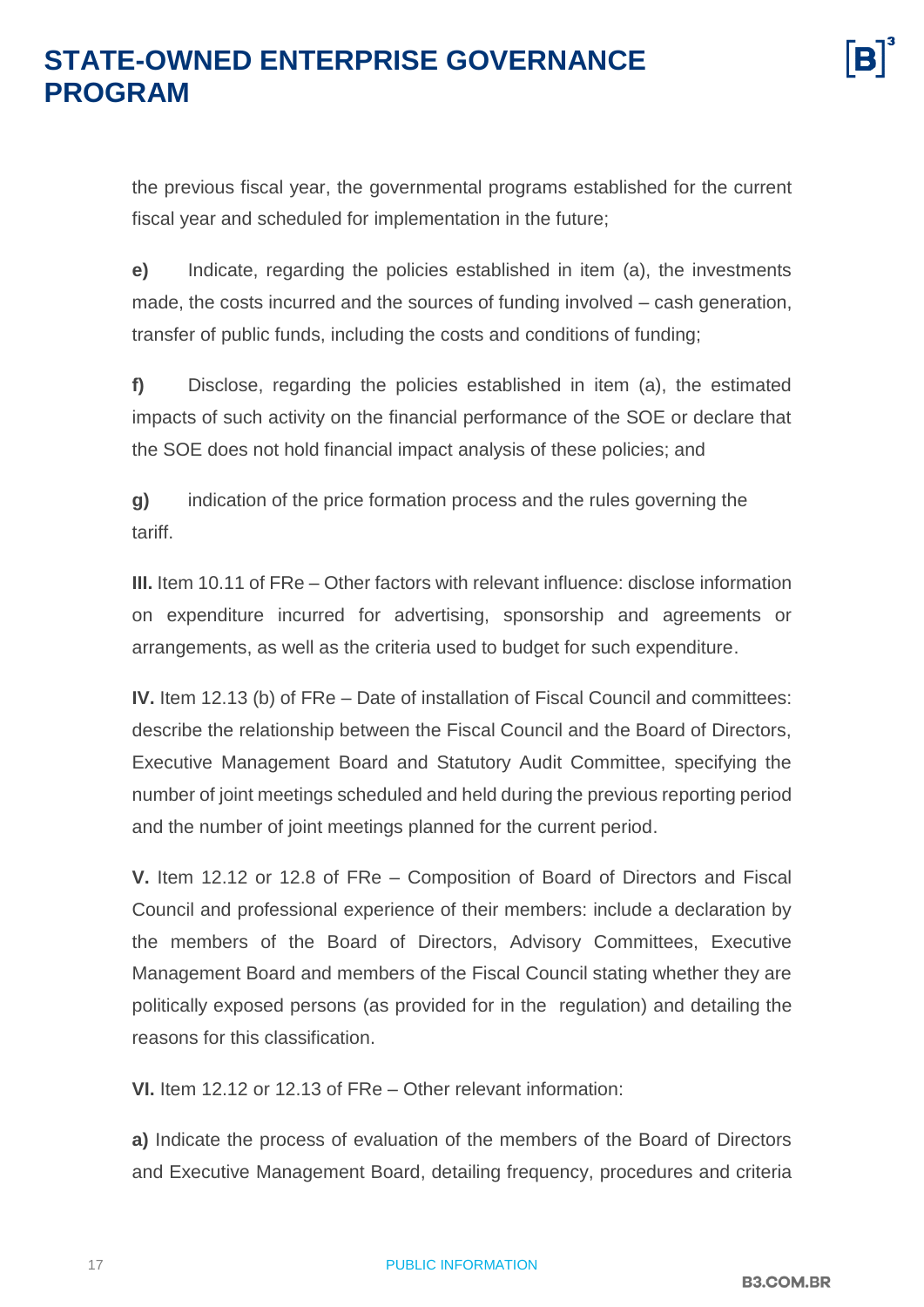for the previous and current reporting periods, and specifying whether the evaluation influences appointments or compensation.

**b)** Describe the programs for training of members of the Board of Directors and Executive Management Board, detailing the topics covered (at least Disclosure, Code of Conduct or Integrity, Compliance, and Anticorruption Law), the frequency of trainings delivered in the previous reporting period and the proportion of participants, as well as courses planned for the current reporting period.

**§1.** The measure described in item II above is mandatory.

**§2.** If the SOE does not fully adopt all the measures mentioned in this Art. 16 at the moment of certification, the compliance with items I, III and VI above grants 4 (four) points.

**§3.** If the SOE does not fully adopt all the measures mentioned in this Art. 16 at the moment of certification, the compliance with items IV and V grants 2 (two) points.

**§4.** Implementation of the measure described in this Art. 16 will be evaluated according to the following question:

| Has the SOE's Reference Form been updated in accordance with the Program? |
|---------------------------------------------------------------------------|
| Compliance = Yes.                                                         |
| $\blacksquare$ Non-Compliance = No.                                       |

**Art. 17.** The SOE shall disclose the candidacy of members of the Board of Directors, Advisory Committees, Executive Management Board and Fiscal Council to elective offices in the legislative and executive branches, if it occurs.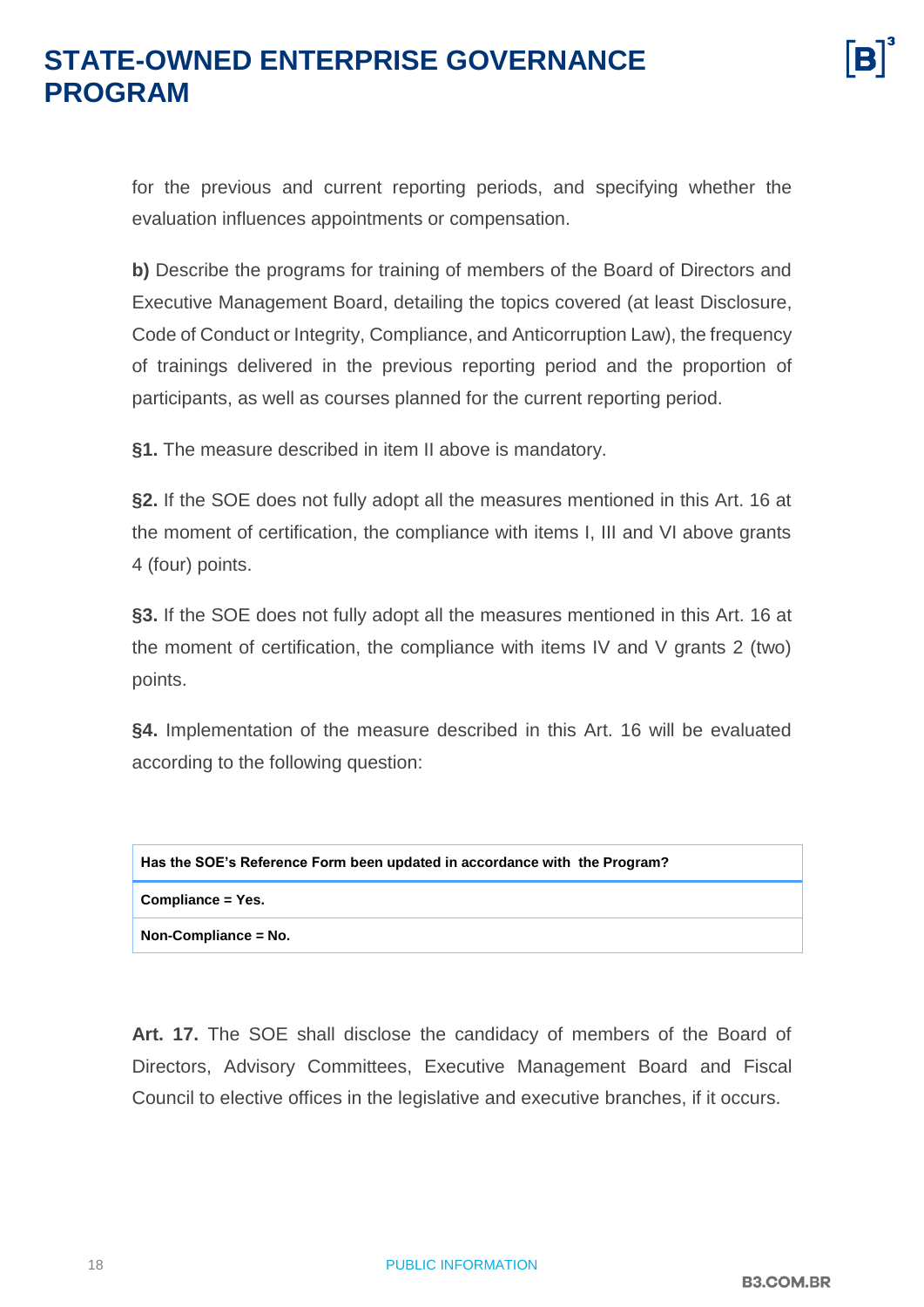**§1.** If the SOE does not fully adopt all the measures mentioned in this Art. 17 at the moment of certification, the compliance with this measure grants 1 (one) point.

**§2.** Implementation of the measure described in this Art. 17 will be evaluated according to the following question:

**Has the SOE disclosed the candidacy of members of the Board of Directors, Advisory Committees, Executive Management Board and the Fiscal Council to elective offices in the legislative and executive branches?**

**Compliance = Yes.**

**Non-Compliance = No.**

**Art. 18.** Independently of any upgrade to the FRe, SOEs must publish an Annual Corporate Governance Report on their website, specifically in the Investor Relations section, until May 31 of the current year, Annual Report and Annual Corporate Governance Report, in accordance with the legislation that regulates the SOE and its subsidiaries' bylaws, in a single document written in clear direct language, so as to guarantee direct access to the information inserted into the FRe for investors and the general public, aiming to consolidate:

**I.** The information required in Art. 16; and

**II.** The risks related to the State as a Public Controlling Shareholder.

**§1.** If the SOE does not fully adopt all the measures mentioned in this Art. 18 at the moment of certification, the compliance with this measure grants 1 (one) point.

**§2.** Implementation of the measure described in this Art 18 will be evaluated according to the following question: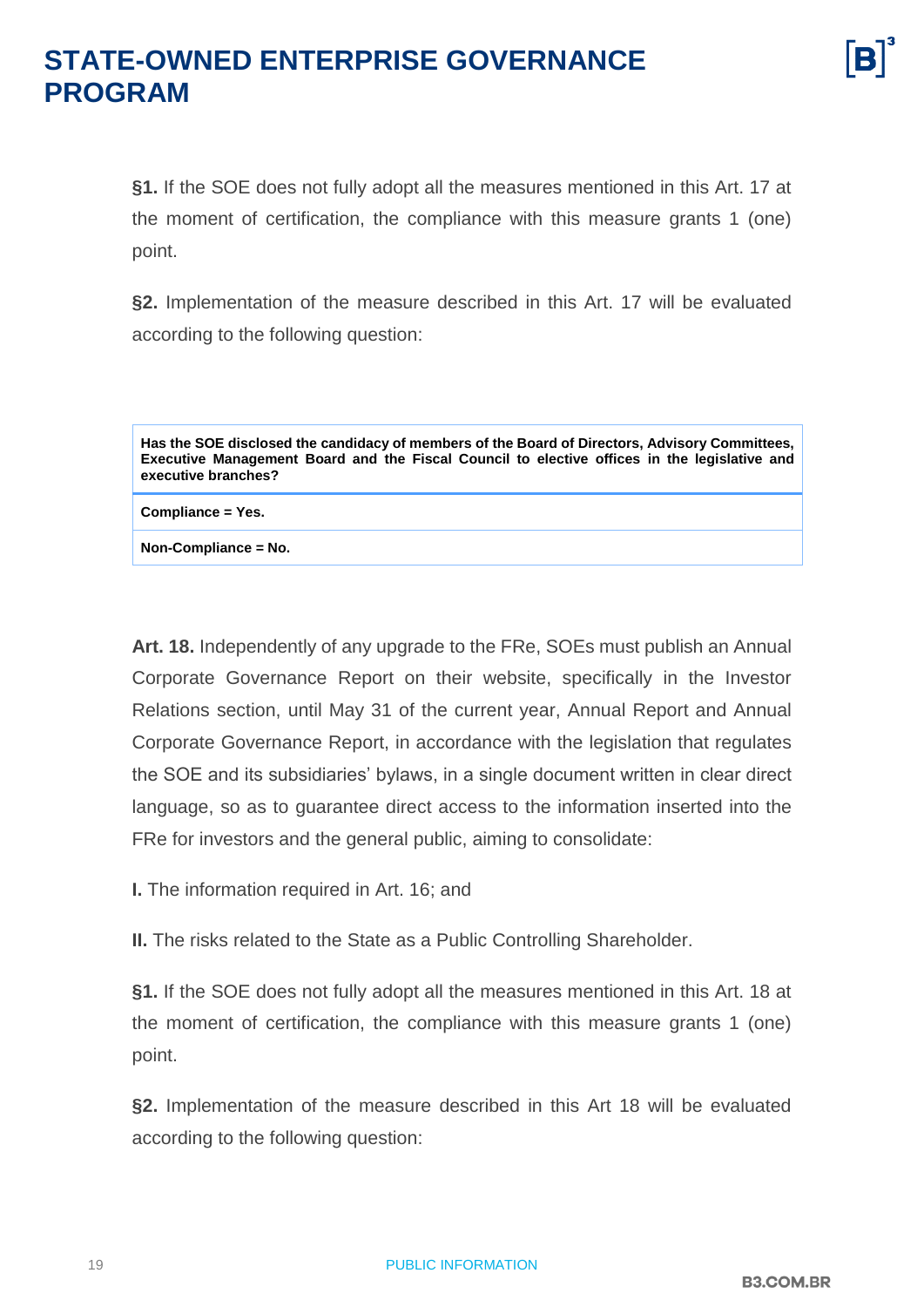**Does the SOE publish an Annual Corporate Governance Report with the content required by the Program?**

**Compliance = Yes.**

**Non-Compliance = No.**

**Art. 19.** The SOE must detail its Disclosure Policy in accordance with the applicable laws and regulations in order to cover the following proceedings:

**I.** Mechanisms for controlling and restriction of material information;

**II.** Mechanisms of action of the Director of Investors Relations in case of leaking information, including procedures for communication by the Director of Investor Relations with representatives of the Public Controlling Shareholder and Regulatory Bodies, including logs recording all instances of such interaction;

**§1.** If the SOE does not fully adopt all the measures mentioned in this Art. 19 at the moment of certification, the compliance with this measure grants 2 (two) points.

**§2.** Implementation of the measure described in this Art. 19 will be evaluated according to the following question:

| Does the SOE have a Disclosure Policy covering the minimum items established in the Program? |  |
|----------------------------------------------------------------------------------------------|--|
| Compliance = Yes.                                                                            |  |
| Non-Compliance = No.                                                                         |  |

**Art. 20.** SOEs must disclose, until July 31, an annually Integrated Report or Sustainability Report, in accordance with the Global Reporting Initiative (GRI) standard.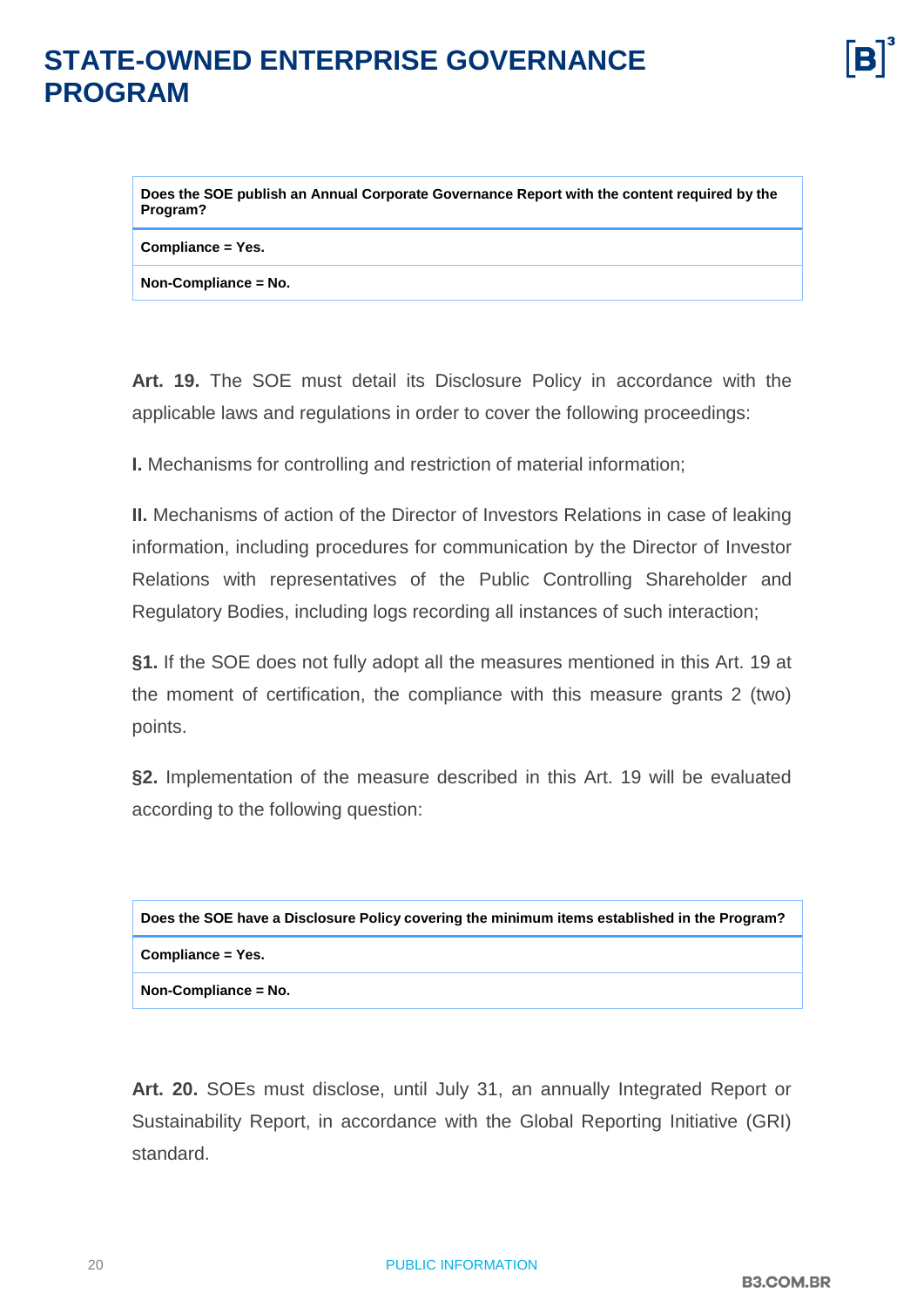

**§1.** If the SOE does not fully adopt all the measures mentioned in this Art. 20 at the moment of certification, the compliance with this measure grants 1 (one) point.

**§2.** Implementation of the measure described in this Art. 20 will be evaluated according to the following question:

**Does the SOE disclose an Integrated Report or a Sustainability Report in accordance with international standards?**

**Compliance = Yes.**

**Non-Compliance = No.**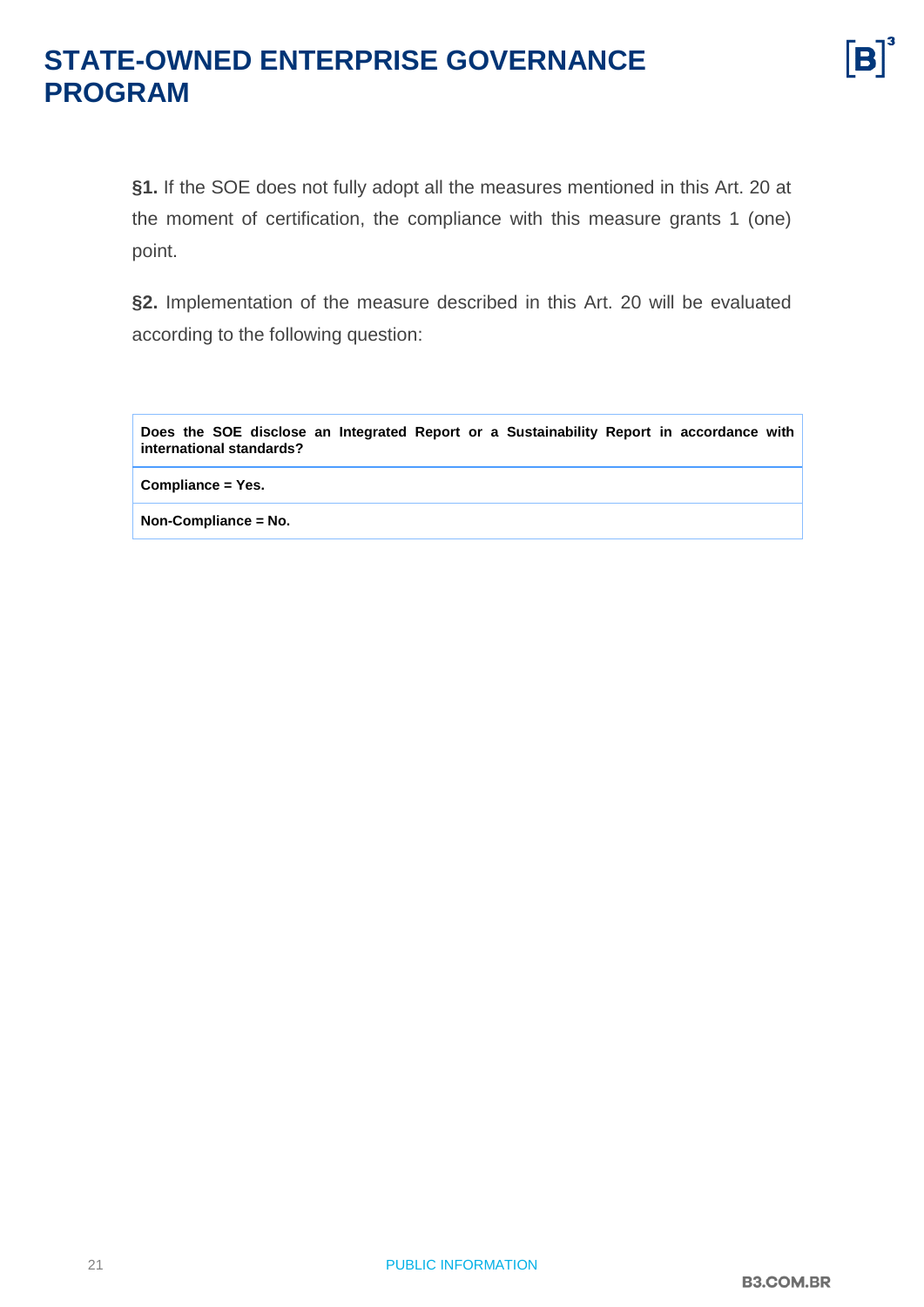#### **CHAPTER 3.2 INTERNAL CONTROLS**

<span id="page-21-0"></span>**Art. 21.** SOEs must implement internal control structures and practices in accordance with the recommendations from COSO.

**§1.** Internal control structures and practices must encompass three lines of defense:

**I.** First line of defense: The actions of Managers and employees, via implementation of daily internal controls;

**II.** Second line of defense: Compliance & Risk Department;

**III.** Third line of defense: Internal Auditing and Statutory Audit Committee.

**Art. 22.** For the first line of protection, mentioned in Art. 21, §1, I, above, the SOE's bylaws must establish the segregation among the functions of the company's administrative bodies as well as establish the decision-making powers of those bodies;

**§1.** If the SOE does not fully adopt all the measures mentioned in this Art. 22 at the moment of certification, the compliance with this measure grants 1 (one) point.

**§2.** Implementation of the measure described in this Art. 22 will be evaluated according to the following question:

**Do the Company's bylaws establish the segregation of functions from the decision-making bodies?**

**Compliance = Yes.**

**Non-Compliance = No.**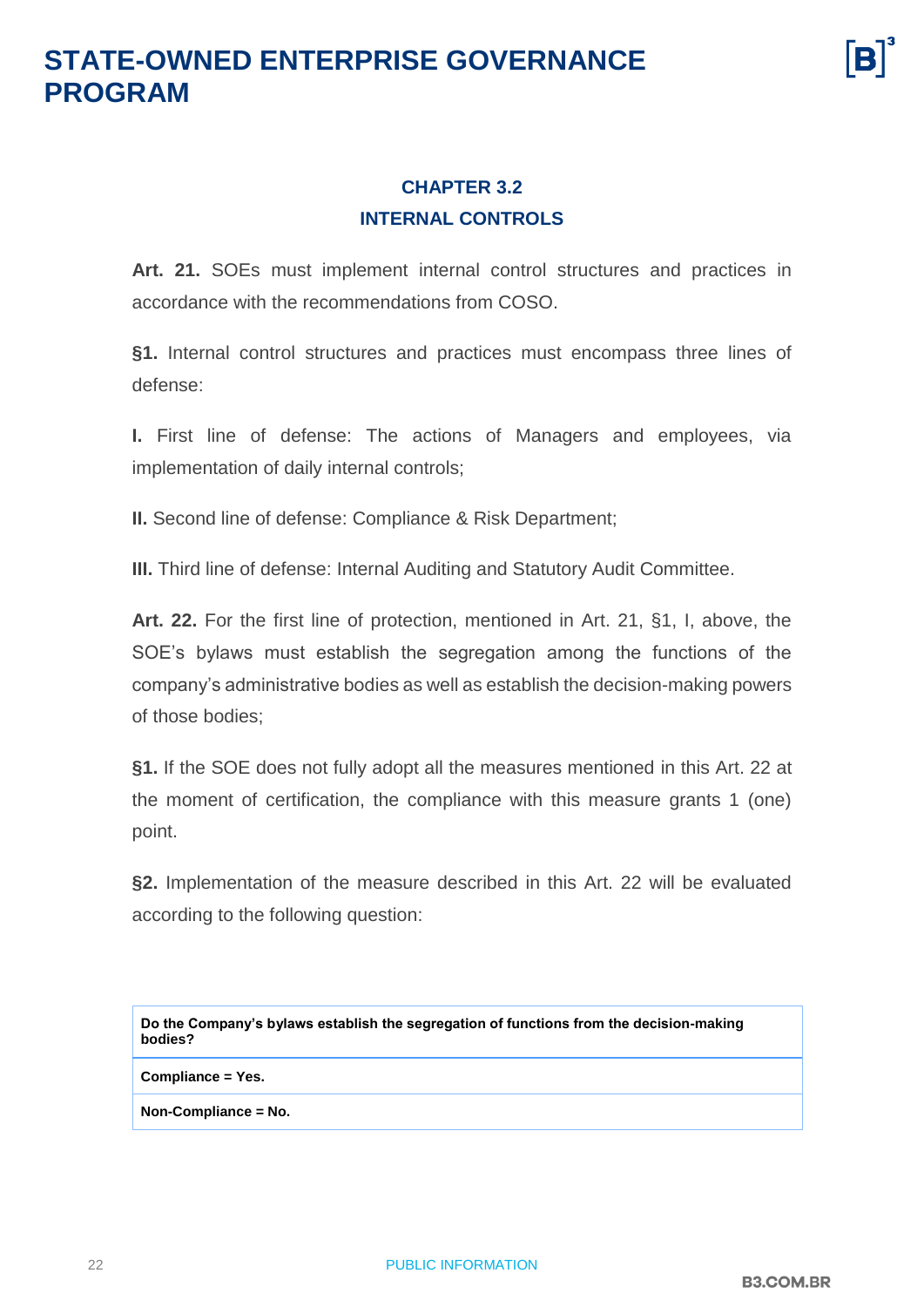**Art. 23.** The SOE must prepare and publish a Code of Conduct or Integrity, covering, at least, the following topics:

**I.** The SOE's principles and values;

**II.** Objective rules related to the duty to comply with and to know the laws and regulations, specially the legislation regarding the protection of confidential information, anticorruption, SOE's policies and the execution of transactions that comply with market conditions, according to Art. 31, §3;

**III.** The duties towards civil society, such as social and environmental responsibility, respect for human rights and labor relations;

**IV.** A whistleblower channel, to receive internal and external complaints about violations of the Code, policies, laws and regulations applicable to the SOE;

**V.** The identification of the body or department responsible for ascertaining complaints;

**VI.** Protection mechanisms to prevent any kind of reprisal against whistleblowers who report occurrences that potentially violate the Code, policies, laws and regulations applicable to the SOE;

**VII.** Anonymity of complaints;

**VIII.** Penalties applicable to breach of the Code of Conduct;

**IX.** Requirement of regular employee training on the necessity of committing to observance the Code of Conduct.

**§1.** The Code must be applicable to all employees and Managers, regardless of function or job title.

**§2.** The rules stipulated by the Code must be extensive to third parties, such as suppliers, service providers, intermediaries and associates.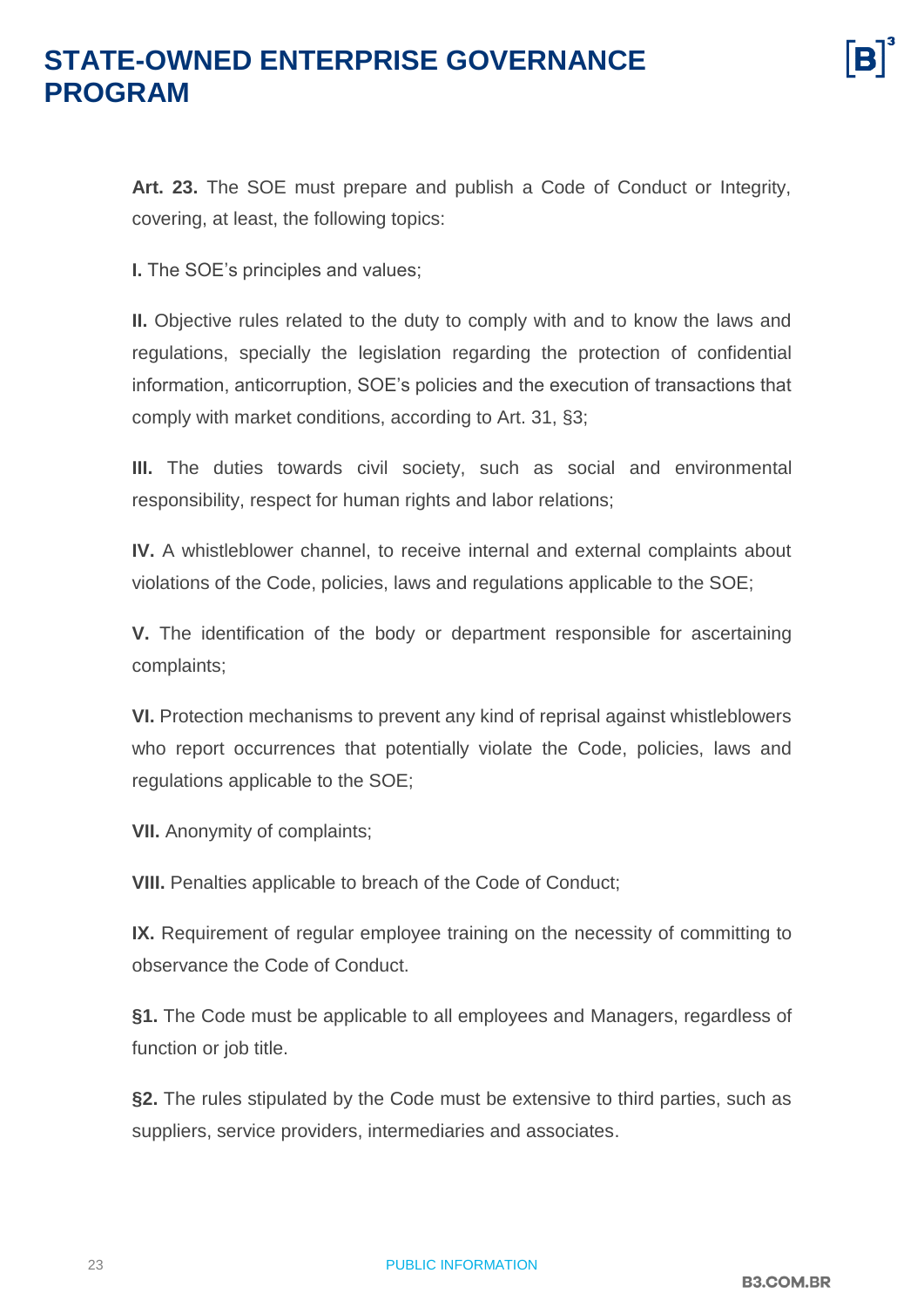**§3.** All employees, contractors and other stakeholders must be widely communicated about the existence of a whistleblower channel.

**§4.** If the SOE does not fully adopt all the measures in this Art.23 above at the moment of certification, the compliance with this measure grants 4 (four) points.

**§5.** Implementation of the measure described in this Art. 23 will be evaluated according to the following question:

**Does the SOE have and publish a Code of Conduct or Integrity with the minimum content required by the Program? Is the whistleblower channel widely disclosed to the SOE's employees and stakeholders?**

**Compliance = Yes.**

**Non-Compliance = No.**

**Art. 24.** In addition, for the first line of protection, employees must be familiar with the principles, values and mission of the SOE for which they work and the behavior required.

**§1.** The SOE must hold regular training courses, at least annually, on the Code of Conduct and Integrity.

**§2.** If the SOE does not fully adopt all the measures in this Art.24 at the moment of certification, the compliance with this measure grants 2 (two) points.

**§3.** Implementation of the measure described in this Art. 24 will be evaluated according to the following question:

**Does the SOE hold regular training courses, at least annually, on the Code of Conduct or Integrity?**

**Compliance = Yes.**

**Non-Compliance = No.**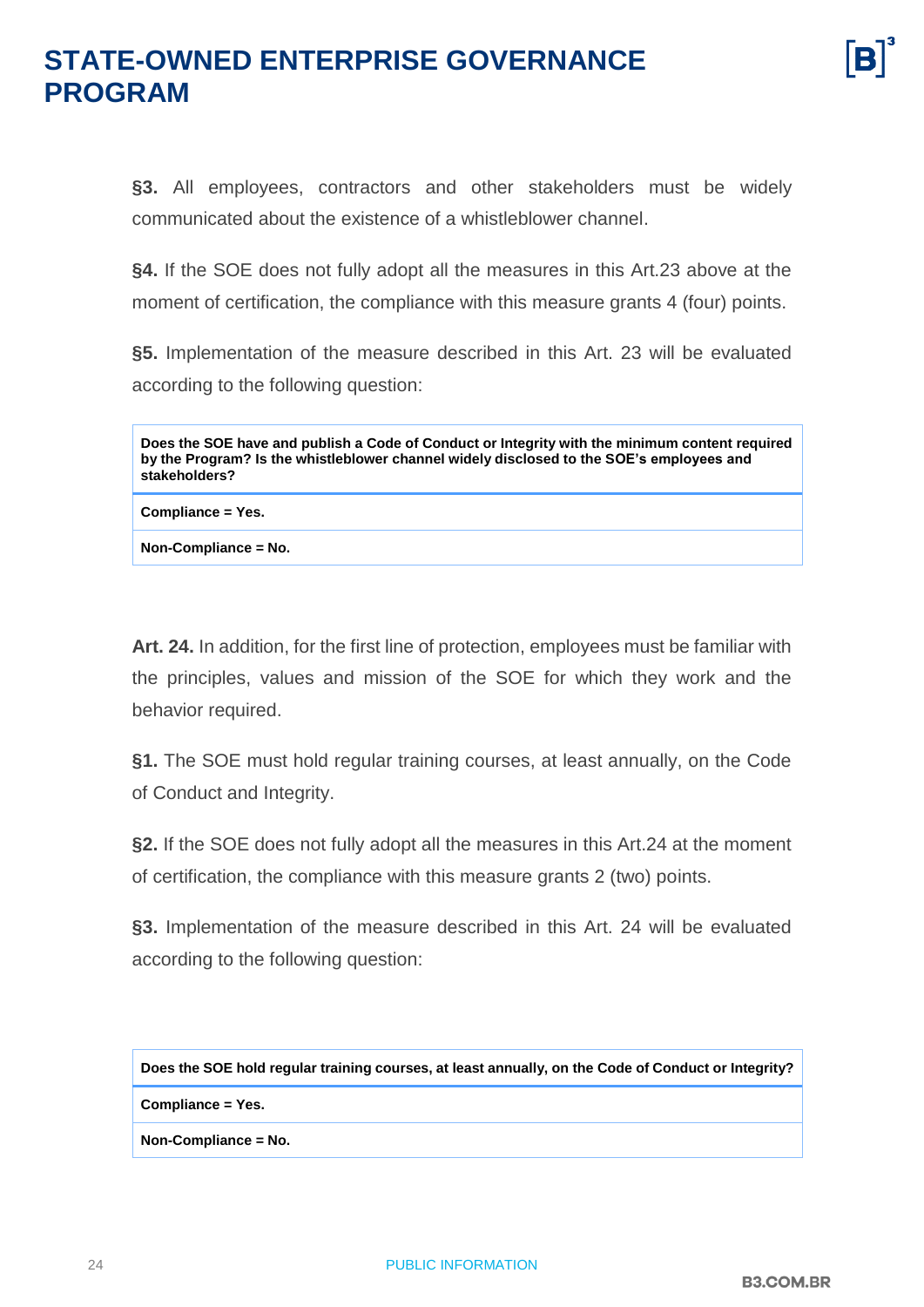**Art. 25.** Regarding the second line of protection, the SOEs must establish, in accordance with its bylaws, a Compliance, Internal Control and Risk Department with the following characteristics:

**I.** linkage with the Chief Executive Officer and led by one director appointed in accordance to the bylaws, with independent performance;

**II.** Budget and structure appropriate to its activities and the size of the SOE, this adequacy being confirmed by Internal Auditing and disclosed in the Reference Form;

**III.** Ban on the accumulation of operational and financial functions.

**§1.** The Compliance department must report directly or indirectly to the Board of Directors, through the Statutory Audit Committee, in situations when there is suspicion of involvement of the Chief Executive Officer in unlawful activities or when the Chief Executive Officer refrains from the obligation to take the necessary measures in relation to the reported situation.

**§2.** The measure described in this Art. 25 is mandatory.

**§3.** Implementation of the measure described in this Art. 25 will be evaluated according to the following question:

| Does the SOE have a Compliance & Risk Department in accordance with the Program? |
|----------------------------------------------------------------------------------|
| Compliance = Yes.                                                                |
| Non-Compliance = No.                                                             |

**Art. 26.** Compliance, Internal Controls and Risk Department must establish, by means of policies or internal regulations, the scope of its activities and the standards to be followed by this Department, as well as the form and frequency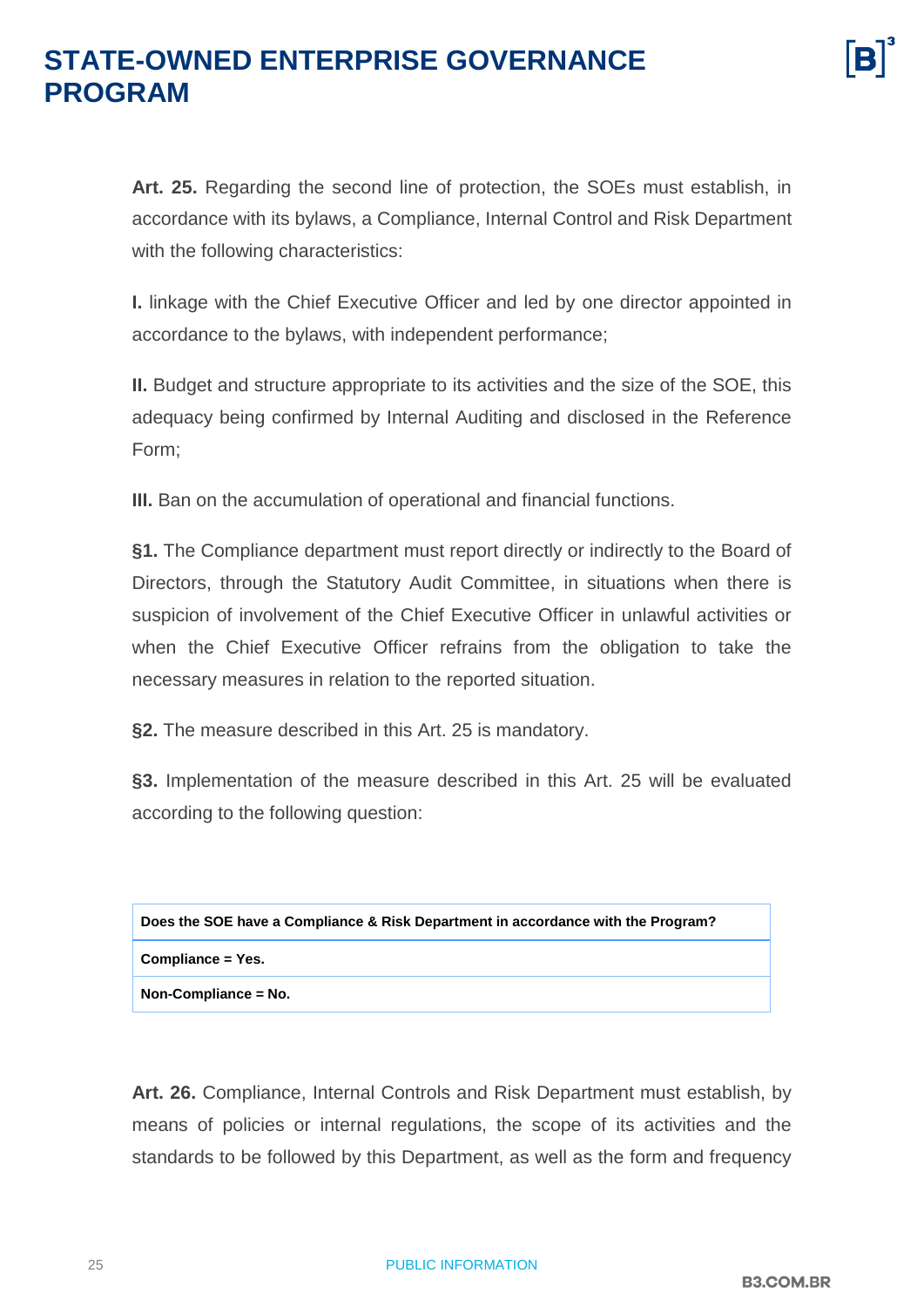of its reports to the Board of Directors, the Statutory Audit Committee and the Executive Management Board, if applicable.

**§1.** The Compliance Department shall adopt standards and proceedings aiming to secure that the SOE is in conformity with its policies, Internal Regulations, laws and regulations applicable to the SOE, as well as:

**I.** Coordinating, defining and disseminating the standards to be followed regarding internal control, compliance and corporate risk management processes,

**II.** Overseeing the whistleblower channel functioning, ensuring that the internal and external complaints – including anonymous complaints, complaints related to noncompliance with the Code of Conduct or acts that violates any laws or regulations applicable to the SOE – are dully received and processed.

**§2.** The Internal Control Department shall assist the managers and employees in the conservation of an incorrupt internal control environment, so as the SOE acts efficiently and operationally effective, trusting in the accounting books, data and information, in conformity and risk based approach that also shall:

**I.** Asses the SOE environment's internal control; and

**II.** Suggest and follow an action plan for adequacy any eventual noncompliance related to any mapped risk's controls or laws and regulations applicable to the SOE;

**§3.** The Risk Department shall contemplate internal proceedings for mapping the SOE's risks, considering the probability and the impact over SOE's business if such risks materialize, consolidating the evaluation, identifying the and prioritizing such risks by means of the elaboration of periodical reports.

**§4.** If the SOE does not fully adopt all the measures in this Art.26 at the moment of certification, the compliance with this measure grants 2 (two) points.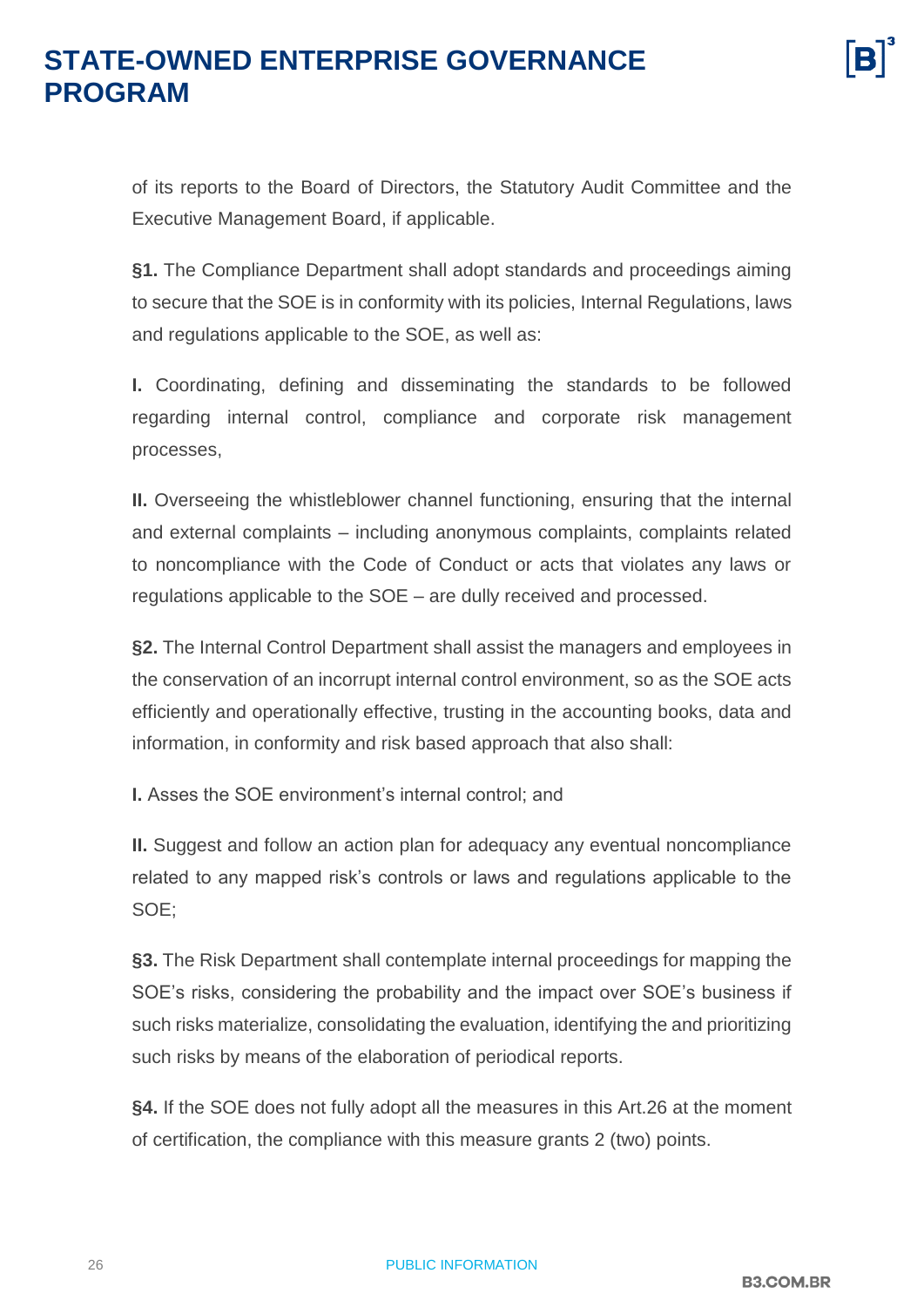**§5.** Implementation of the measure described in this Art. 26 will be evaluated according to the following question:

**Are the functions and powers of the Compliance, Internal Controls and Risk Department set forth in Internal Policies or Internal Regulations and in accordance with the provisions of the Program?**

**Compliance = Yes.**

**Non-Compliance = No.**

**Art. 27.** SOEs must have an Internal Auditing Department and a Statutory Audit Committee.

**§1.** Internal Auditing Department must:

**I.** Be linked to the Board of Directors, either directly or via the Statutory Audit Committee;

**II.** Be provided with a head officer protected by independence mechanisms such as, for example, dismissal only by the Board of Directors;

**III.** Be provided with structure and sufficient budget to perform its functions with adequacy certified by the Statutory Audit Committee, in accordance with the summary report mentioned in Art. 28;

**IV.** Be responsible for providing to the Board of Directors, Statutory Audit Committee, Executive Committee and Fiscal Council evaluation reports related to the effectiveness of the risk management and governance processes.

**§2.** The Statutory Audit Committee must be:

**I.** Established and with attributions in compliance with the regulations issued by CVM that set forth the registration and performance of Independent Accounting Firm in the securities market, define the directors' and officers' duties and liabilities of the audited entities related to the Independent Accounting Firm;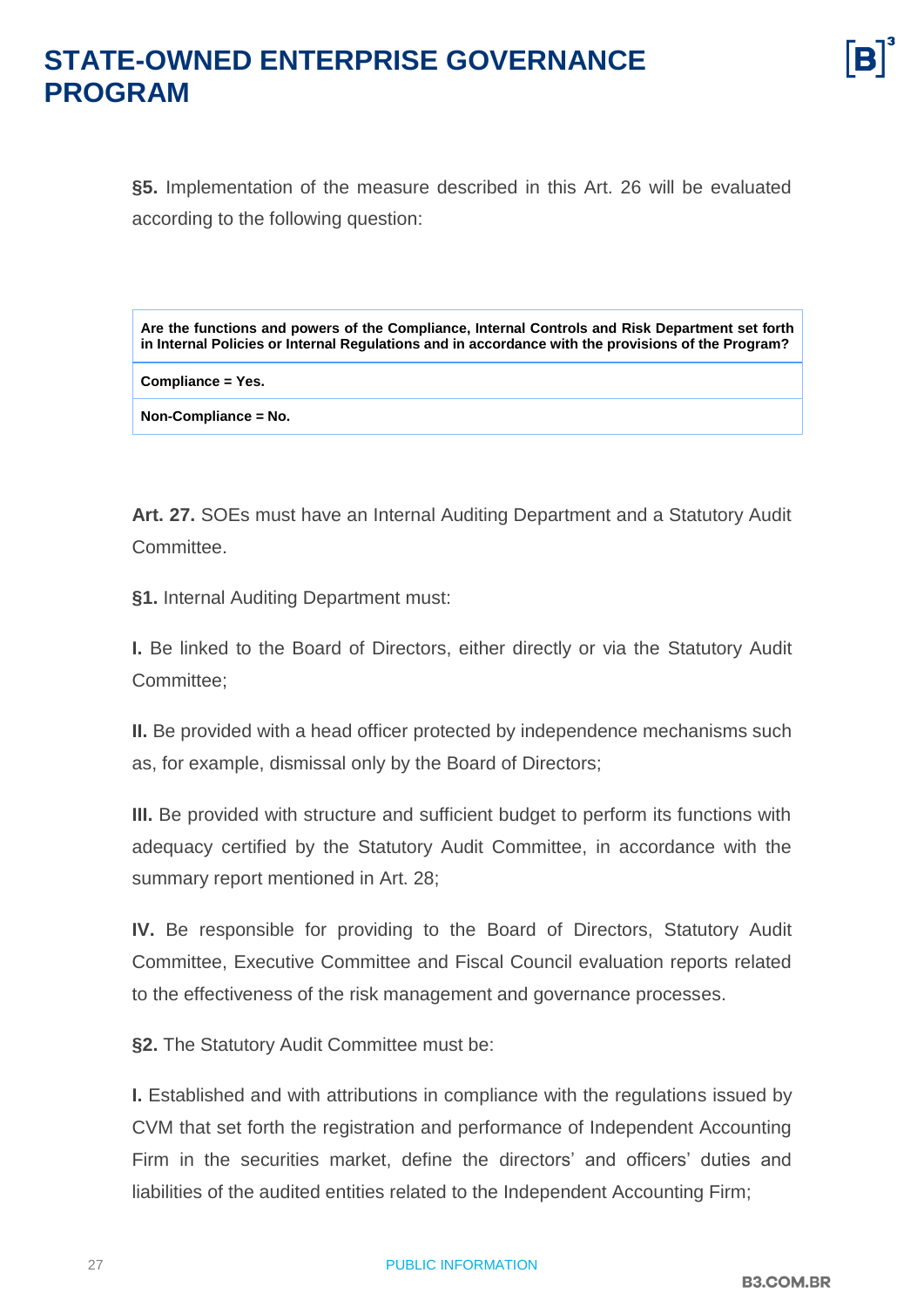**II.** Be composed of majority of independent members, in accordance with the definition provided for in Art. 38 of the Program; and

**III.** Be composed by, at least, 1 (one) Independent Director member under the definition in Art. 36 of the Program.

**§3.** The measure described in this Art. 27 is mandatory

**§4.** Implementation of the measure described in this Art. 27 will be evaluated according to the following question:

| Does the SOE have a Statutory Audit Committee and Internal Auditing Department in accordance<br>with the Program? |
|-------------------------------------------------------------------------------------------------------------------|
| Compliance = Yes.                                                                                                 |
| Non-Compliance = No.                                                                                              |

**Art. 28.** SOEs must disclose jointly with the Financial Reports, a summary report of the Statutory Audit Committee, contemplating the meetings and the main issues discussed, highlighting the Committee's recommendations to the Board of Directors.

**§1.** If the SOE does not fully adopt all the measures in this Art. 28 at the moment of certification, the compliance with this measure grants 4 (four) points.

**§2.** Implementation of the measure described in this Art. 28 will be evaluated according to the following question:

| Does the SOE publish the summary report of the Statutory Audit Committee in accordance with the |
|-------------------------------------------------------------------------------------------------|
| Program?                                                                                        |

**Compliance = Yes.**

**Non-Compliance = No.**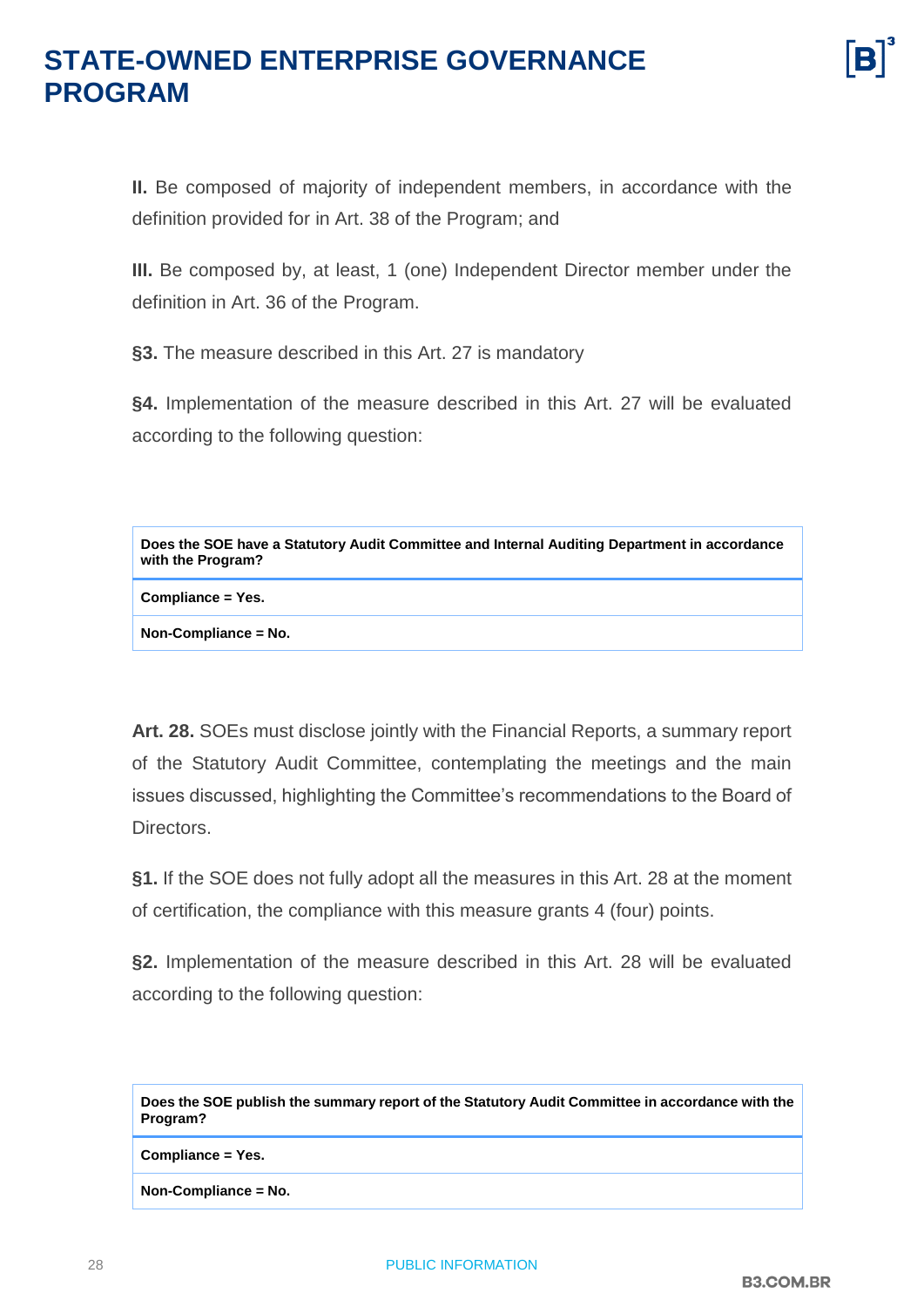**Art. 29.** Internal control structures and practices must be aligned with a Risk Management Policy approved by the Board of Directors, ensuring that the risks relating to the SOE's activities and markets are identified, evaluated, treated, monitored and communicated, including operational, market, liquidity, financial, credit, regulatory, strategic, reputational and socio-environmental risks, as well as concentration risk due to significant exposure to a single counterparty.

**§1.** If the SOE does not fully adopt all the measures in this Art.28 at the moment of certification, the compliance with this measure grants 2 (two) points.

**§2.** Implementation of the measure described in this Art. 29 will be evaluated according to the following question:

| Does the SOE have and publish a Risk Management Policy encompassing the content established<br>by the Program? |
|----------------------------------------------------------------------------------------------------------------|
|                                                                                                                |

**Compliance = Yes.**

**Non-Compliance = No.**

**Art. 30.** SOEs must publish a Related-Party Transactions Policy.

**§1.** The Related-Party Transactions Policy must be approved by the Board of Directors.

**§2.** The definition of related-party transactions is the one established by CVM Deliberation 642/2010, approving Brazilian Accounting Pronouncements Committee (CPC) Technical Pronouncement CPC 05 (R1).

**§3.** Related-party transactions must be managed in accordance with the formal procedure established by the Related-Party Transactions Policy, which must be approved by the Board of Directors, be annually revised and specify the following: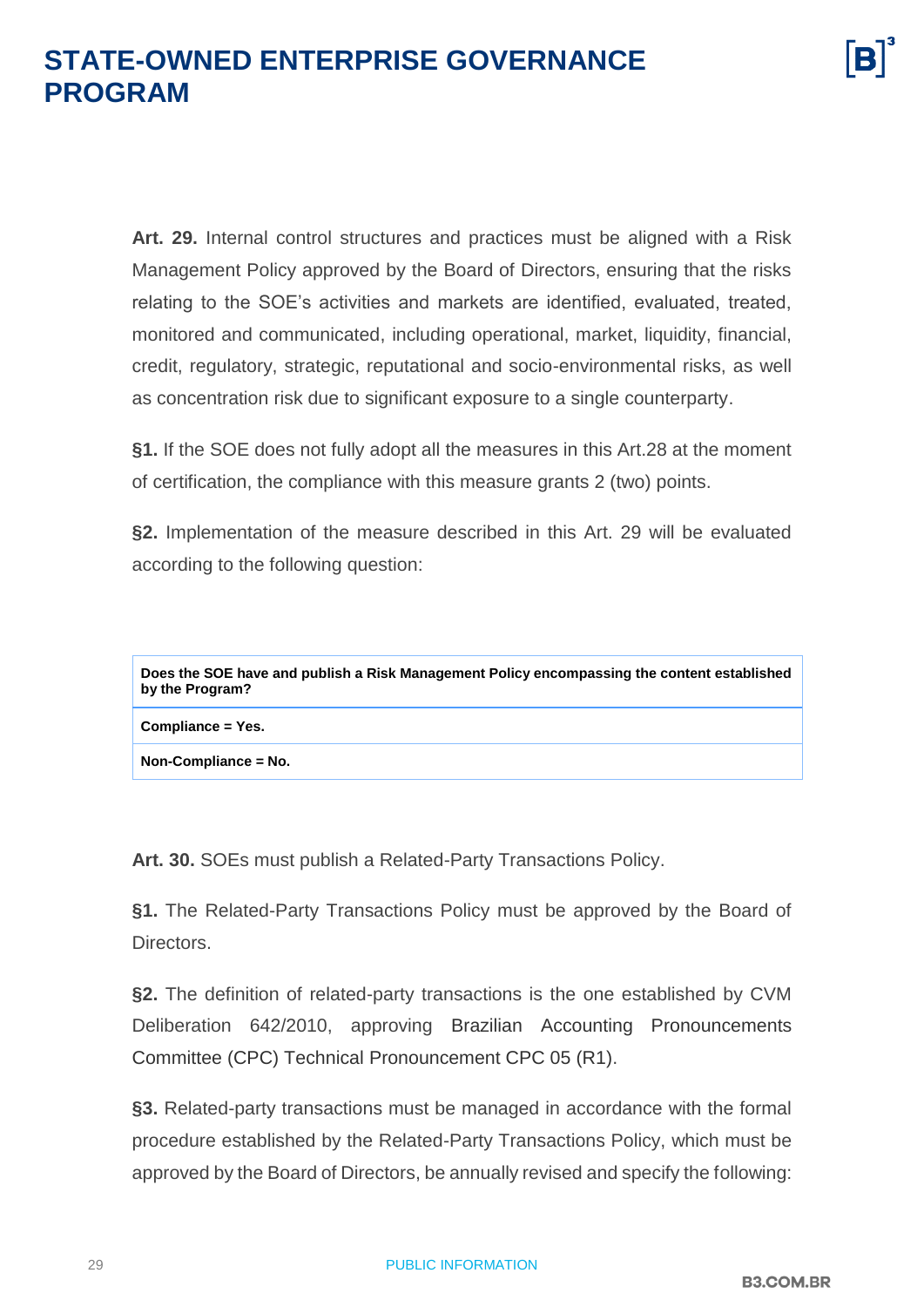**I.** The criteria with which transactions must comply, such as:

**a)** The impact of the transaction to the State, including the possible reputational risks;

**b)** whether a transaction can be classed as being aligned with market conditions;

**c)** the acceptable justifications for carrying out transactions that are not classified as market conditions and the need for compensatory payment;

**II.** The proceeding to identify situations that may involve conflict of interests and the voting impediment in these situations;

**III.** The procedure and the officers or directors responsible for identifying related parties and classifying transactions as related-party transactions;

**IV.** Signoff authorities for approval of transactions depending on the amount involved or other materiality criteria;

**V.** Indication of the proposed related-party transactions that are subject to the prior analysis by an independent body, which may be the Statutory Audit Committee or any other Advisory Committee to the Board of Directors provided that the Committee is composed by a majority of independent members and by an Independent Director, as defined in Art. 39 of the Program;

**VI.** Provision for continuous annual evaluation of Related-party transactions to verify whether they should be allowed to proceed;

**§4.** In order to related-party transactions be classified as being aligned with market conditions they must be compatible with the following principles:

**I.** Competitiveness: service prices and conditions compatible with those practiced in market;

**II.** Conformity: compliance with the contractual terms and responsibilities practiced by the SOE;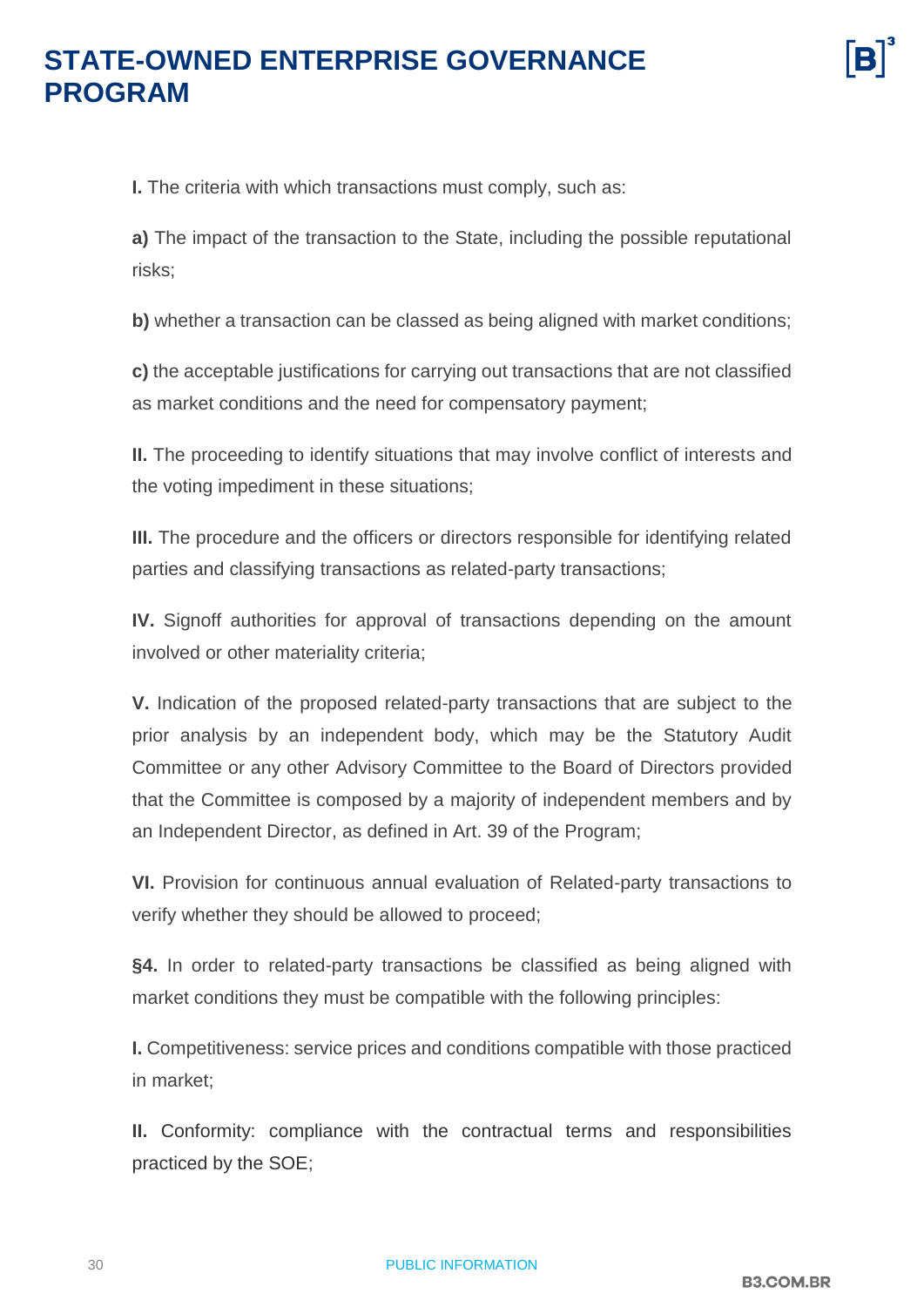**III.** Transparency: adequate reporting of the conditions agreed-upon and their reflections in the SOE's financial statements;

**IV.** Fairness: establishment of mechanisms that prevent discrimination or privilege and the adoption of practices that ensure the non-utilization of insider information or business opportunities for the benefit of any employee or third party;

**V.** Commutatively: equivalent or mutual benefits and obligations for each party.

**§4.** The measure described in this Art. 30 is mandatory.

**§5.** Implementation of the measure described in this Art. 30 will be evaluated according to the following question:

**Does the SOE have a Related-Party Transactions Policy with the minimum provisions required by the Program?**

**Compliance = Yes.**

**Non-Compliance = No.**

**Art. 31.** SOEs must stipulate in their bylaws, in the Internal Regulations of the Fiscal Council or in the Internal Regulations of the Statutory Audit Committee:

**I.** Monitor and verify compliance with the Program regarding:

**a)** disclosure;

**b)** the Code of Conduct or Integrity;

**c)** the criteria established by the Nominations Policy and the activities of the Nomination Committee, if there is one.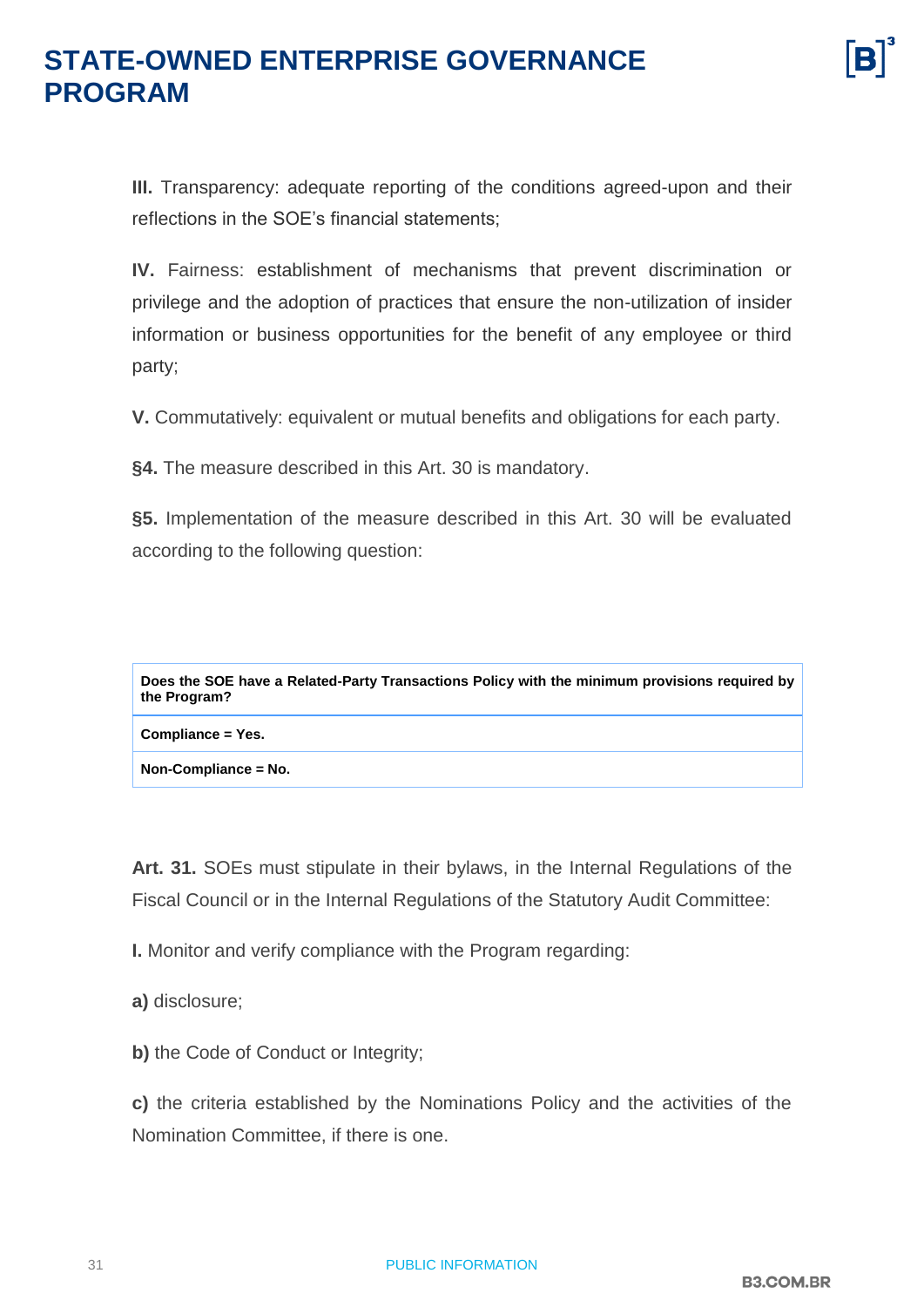**II.** Periodically meetings with the Board of Directors, Executive Management Board and Statutory Audit Committee.

**§1.** If the SOE does not fully adopt all the measures in this Art. 31 at the moment of certification, the compliance with this measure grants 2 (two) points.

**§2.** Implementation of the measure described in this Art. 31 will be evaluated according to the following question:

**Do the SOE's bylaws or the Internal Regulations of the Fiscal Council or the Statutory Audit Committee establish the responsibilities provided for by the Program?**

**Compliance = Yes.**

**Non-Compliance = No.**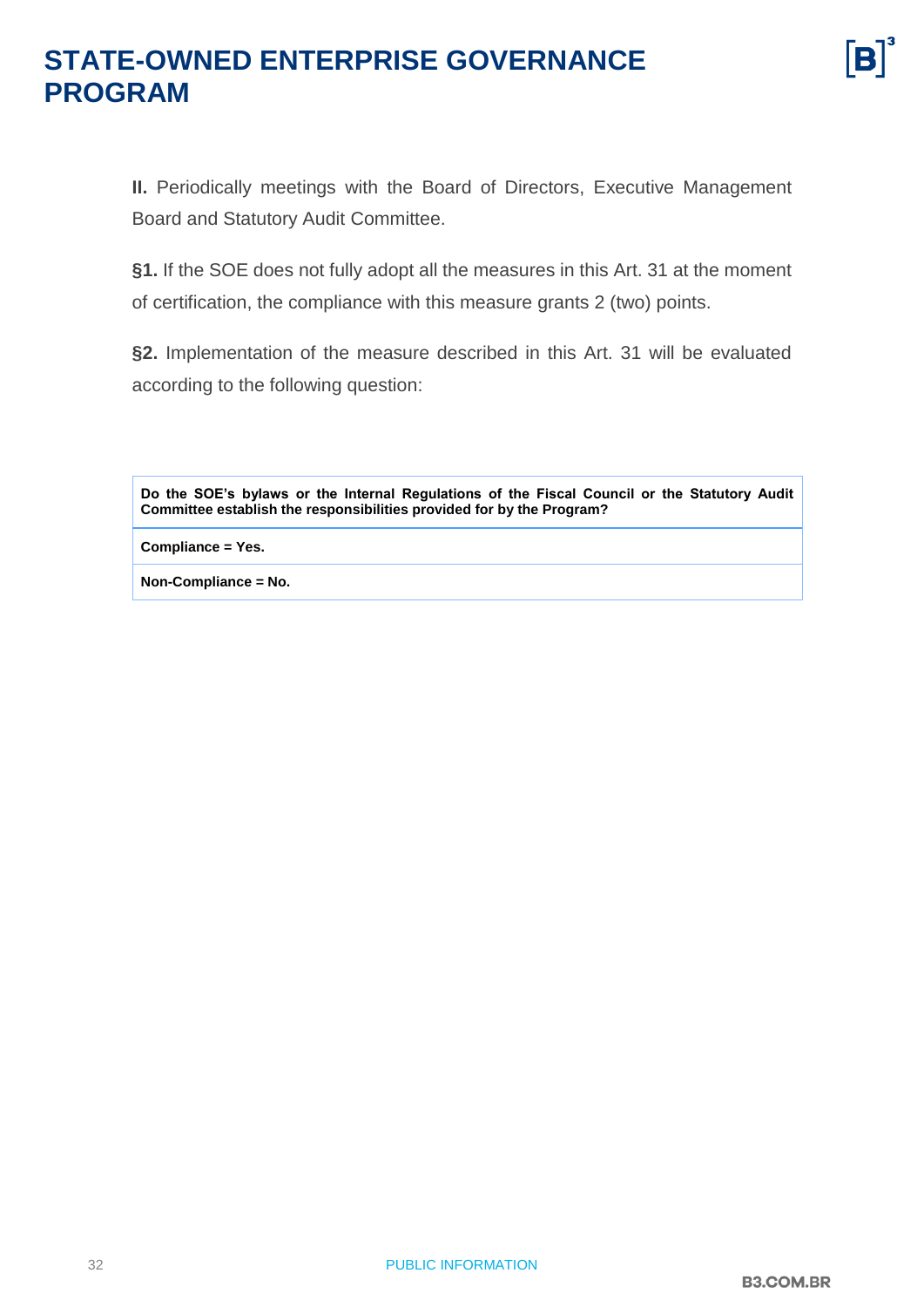

#### <span id="page-32-0"></span>**CHAPTER 3.3 COMPOSITION OF MANAGEMENT AND FISCAL COUNCIL**

**Art. 32.** The SOE's bylaws shall:

**I.** Establish minimum requirements for the nomination and appointment of the Board of Directors, Advisory Committees, Executive Management Board and the Fiscal Council, formalizing the desired profile; or

**II.** determine the preparation of a Nomination Policy approved by the Board of Directors covering the abovementioned requirements.

**§1.** The minimum desirable profile, mentioned above, must specify the following, in addition to the legal requirements and guidelines issued by government:

**I.** Minimum criteria for the Board of Directors, including diversity and complementarity of experiences;

**II.** Minimum criteria for selection of members of the Board of Directors, members of the Executive Committee and the Fiscal Council; and

**III.** A Ban on nomination to the Board of Directors or Executive Officers, as follows:

**a)** Representatives of the regulatory bodies for the SOE in question, Government Ministers, Government Secretaries, Municipal Secretaries, holders of position without permanent bound to the public service, of special nature or managerial and high counseling to the public administration, statutory managers of political parties and holders of elective office in the federal, state or municipal legislative branches, whether in active service or on leave;

**b)** Persons who acted, in the last 36 (thirty-six) months, as a member of decisionmaking structure of political party or in any function related to organization, structuring or realization of electoral campaigning;

**c)** Persons who hold position in Labor Union;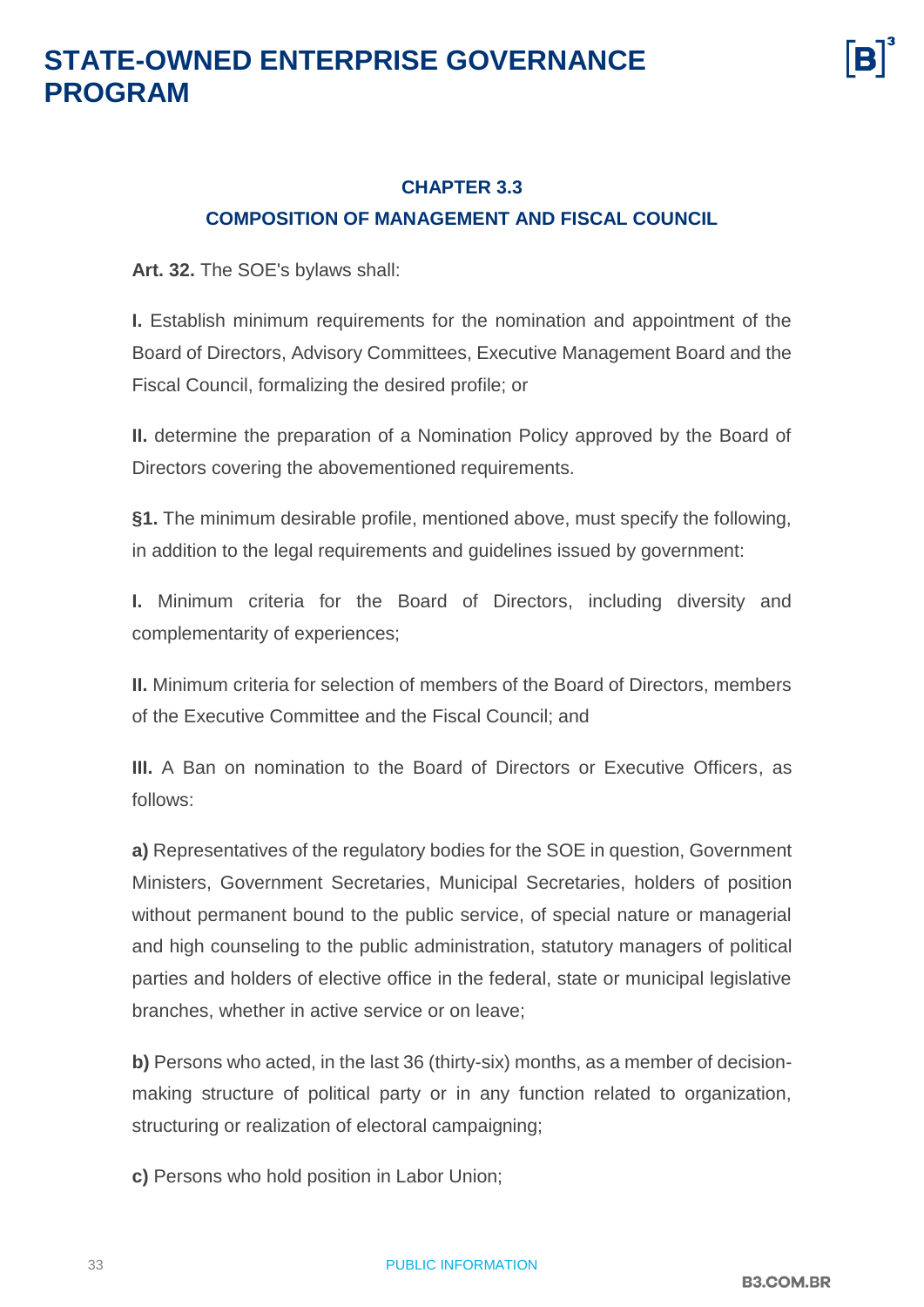**d)** Persons who have entered into contracts or partnerships, as supplier or buyer, requester or offeror, of goods and services of any nature, with the politicaladministrative entity that holds the control of the SOE or with the SOE itself in the last 3 (three) years before the appointment date; and

**e)** Persons who have or can have, in any way, conflict of interests with the political-administrative entity that holds the control of the SOE or with the SOE itself.

**§2.** The ban established in §1, III, above extends to relatives up to the third degree of the persons mentioned.

**§3.** The SOEs shall provide in its bylaws or at the Nomination Policy, a profile assessment of the Head of the Intern Audit Department and the head of the Compliance, Internal and Risk Control Department.

**§4.** The measure described in this Art. 32 is mandatory.

**§5.** Implementation of the measure described in this Art. 32 will be evaluated according to the following question:

**Do the SOE's bylaws or the Nomination Policy set forth minimum requirements, in compliance with the Program, for the nomination and appointment of the Board of Directors, Executive Management Board and members of the Fiscal Council? Do the SOE's bylaws or the Nomination Policy set forth a profile assessment of the Head of the Compliance Department?**

**Compliance = Yes.**

**Non-Compliance = No.**

**Art. 33.** Adherence of the profile assessment shall be in:

**I.** Regarding the members of the Board of Directors and Fiscal Council, it must be detailed in the document entitled Management's Proposal drawn up for the Shareholders' Meeting convened to elect such members; and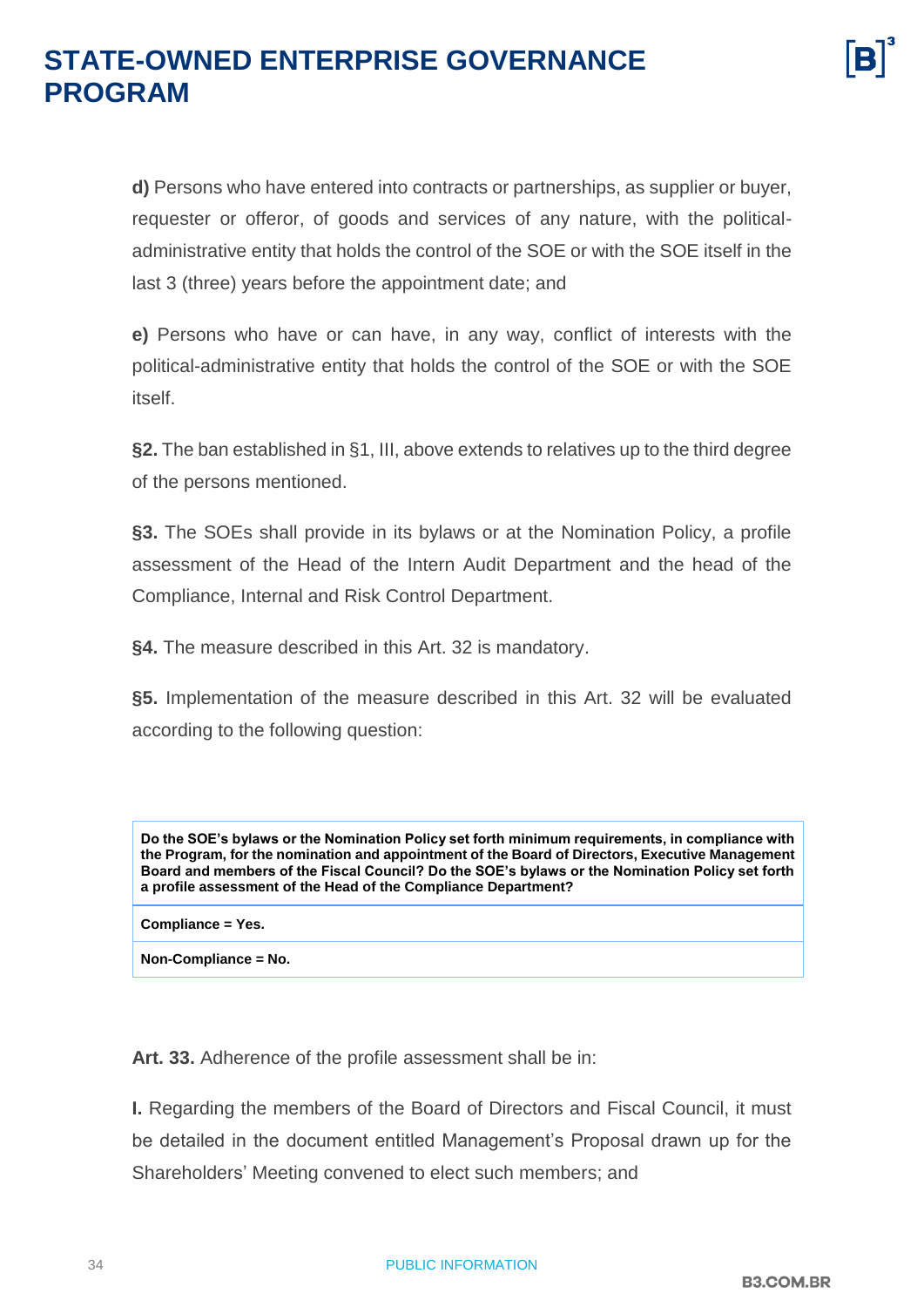

**II.** Regarding the Executive Management Board, and participants in the Advisory Committees who are not members of the Board of Directors, it must be on the minutes of the meeting of the Board of Directors to resolve on their election and nomination.

**§1.** SOEs must set up a Statutory Committee to verify the adherence of nominees to the requirements established by the Nomination Policy or SOE's bylaws.

**§2.** If the SOE does not fully adopt all the measures in this Art. 33 at the moment of certification, the compliance with this measure grants 2 (two) points.

**§3.** Minutes from meetings that discuss comprehensive verification of profile adherence must be published, including any expressions of dissent by members of the Board of Directors.

**§4.** Implementation of the measure described in this Art. 33 will be evaluated according to the following question:

**Is the Statutory Committee empowered to verify adherence to nomination requirements and does the SOE publish the minutes from its meetings in accordance with the Program?**

**Compliance = Yes.**

**Non-Compliance = No.**

**Art. 34.** An annual assessment must be carried out:

**I.** Of the Board of Directors, as a body;

**II.** Of the Board of Director's Chair, Advisory Committees, as well as an evaluation

of the Board members, individually;

**III.** Of the Executive Management Board members.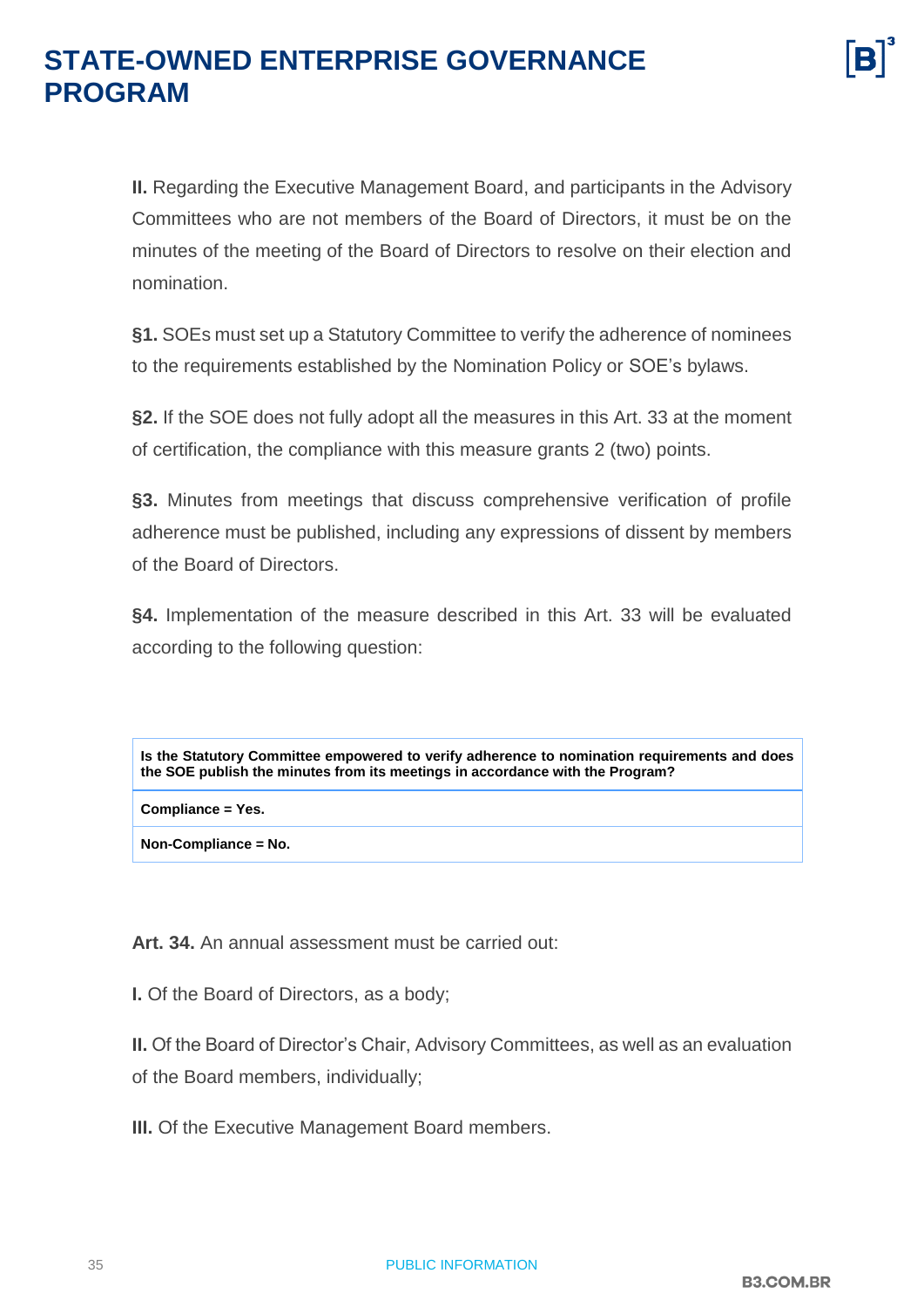**§1.** If the SOE does not fully adopt all the measures in this Art. 34 at the moment of certification, the compliance with this measure grants 2 (two) points.

**§2.** Implementation of the measure described in this Art. 34 will be evaluated according to the following question:

**Does the SOE have an annual assessment exercise to evaluate the performance of the Board of Directors, its Chair, Advisory Committees, members of the Executive Management Board, as well as the members of each of these bodies individually?**

**Compliance = Yes.**

**Non-Compliance = No.**

**Art. 35.** SOEs' bylaws must clearly state that the same person must not be Chief Executive Officer and, at the same time, Chair of the Board of Directors.

**§1.** If the SOE does not fully adopt all the measures in this Art. 35 at the moment of certification, the compliance with this measure grants 2 (two) points.

**§2.** Implementation of the measure described in this Art. 35 will be evaluated according to the following question:

| Do the SOE's bylaws ban accumulation of functions of Chief Executive Officer and Chair of the<br><b>Board of Directors?</b> |  |
|-----------------------------------------------------------------------------------------------------------------------------|--|
| Compliance = Yes.                                                                                                           |  |

**Non-Compliance = No.**

**Art. 36.** Members of SOEs' Boards of Directors must serve concurrent terms of at most two years, being allowed reelection.

**§1.** If the SOE does not fully adopt all the measures in this Art. 36 at the moment of certification, the compliance with this measure grants 1 (one) points.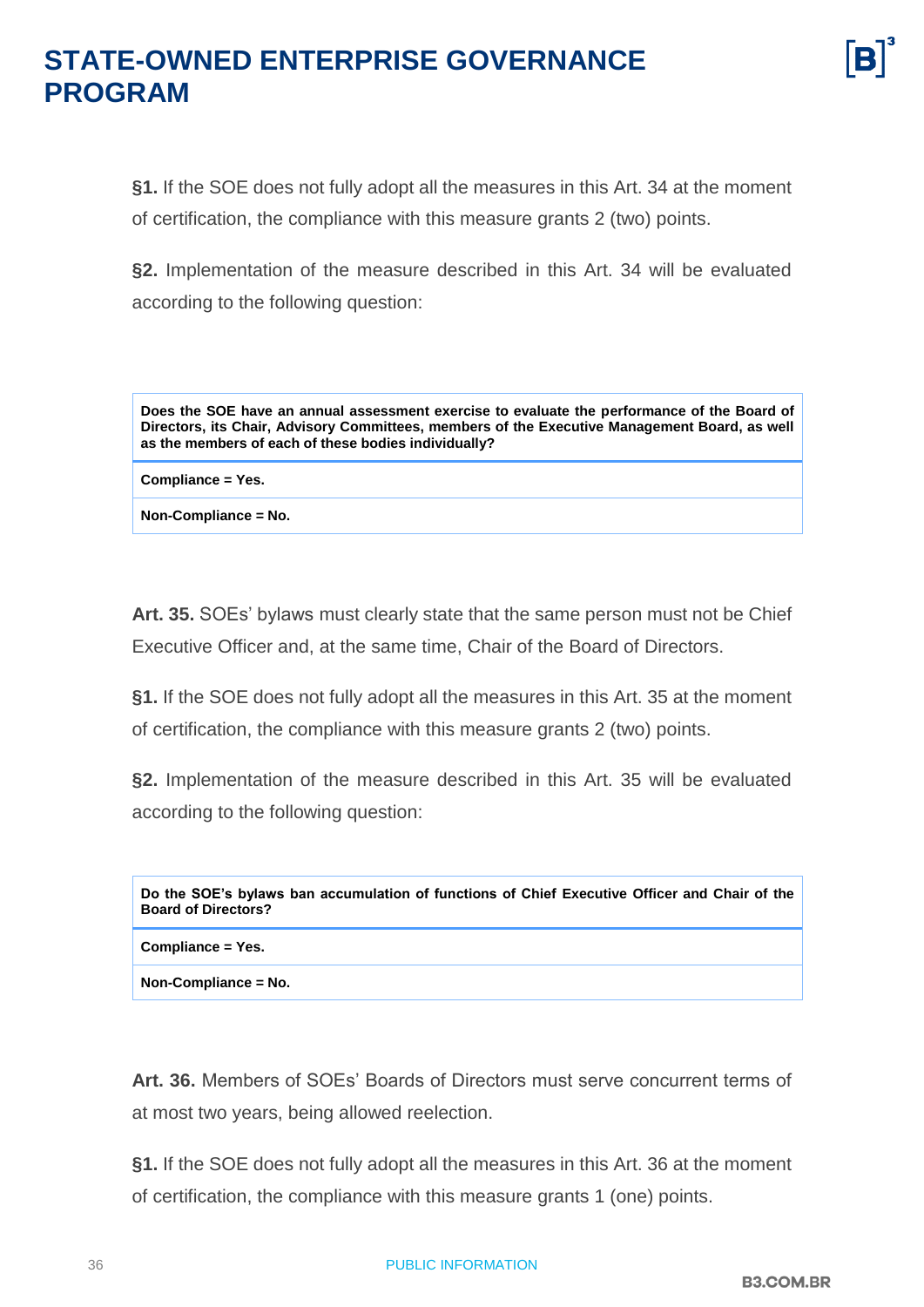**§2.** Implementation of the measure described in this Art. 36 will be evaluated according to the following question:

**Do the SOE's bylaws provide for terms for the Board of Directors of at most two years, being permitted reelection?**

**Compliance = Yes.**

**Non-Compliance = No.**

**Art. 37.** SOEs' bylaws must state that the Board of Directors must have between 7 (seven) and 11 (eleven) members.

**§1.** If the SOE does not fully adopt all the measures in this Art. 37 at the moment of certification, the compliance with this measure grants 1 (one) points.

**§2.** Implementation of the measure described in this Art. 37 will be evaluated according to the following question:

| Is the number of members of the SOE's Board of Directors in line with the provisions of the<br>Program? |  |
|---------------------------------------------------------------------------------------------------------|--|
| Compliance = Yes.                                                                                       |  |
| Non-Compliance = No.                                                                                    |  |

**Art. 38.** At least 30% of the members of an SOE's Board of Directors must be independent.

**§1.** "*Independent Director*" is characterized as follows:

**I.** Having, in the last 3 (three) years, no links of any nature to the SOE or its Public Controller that can compromise its independence, other than equity holdings;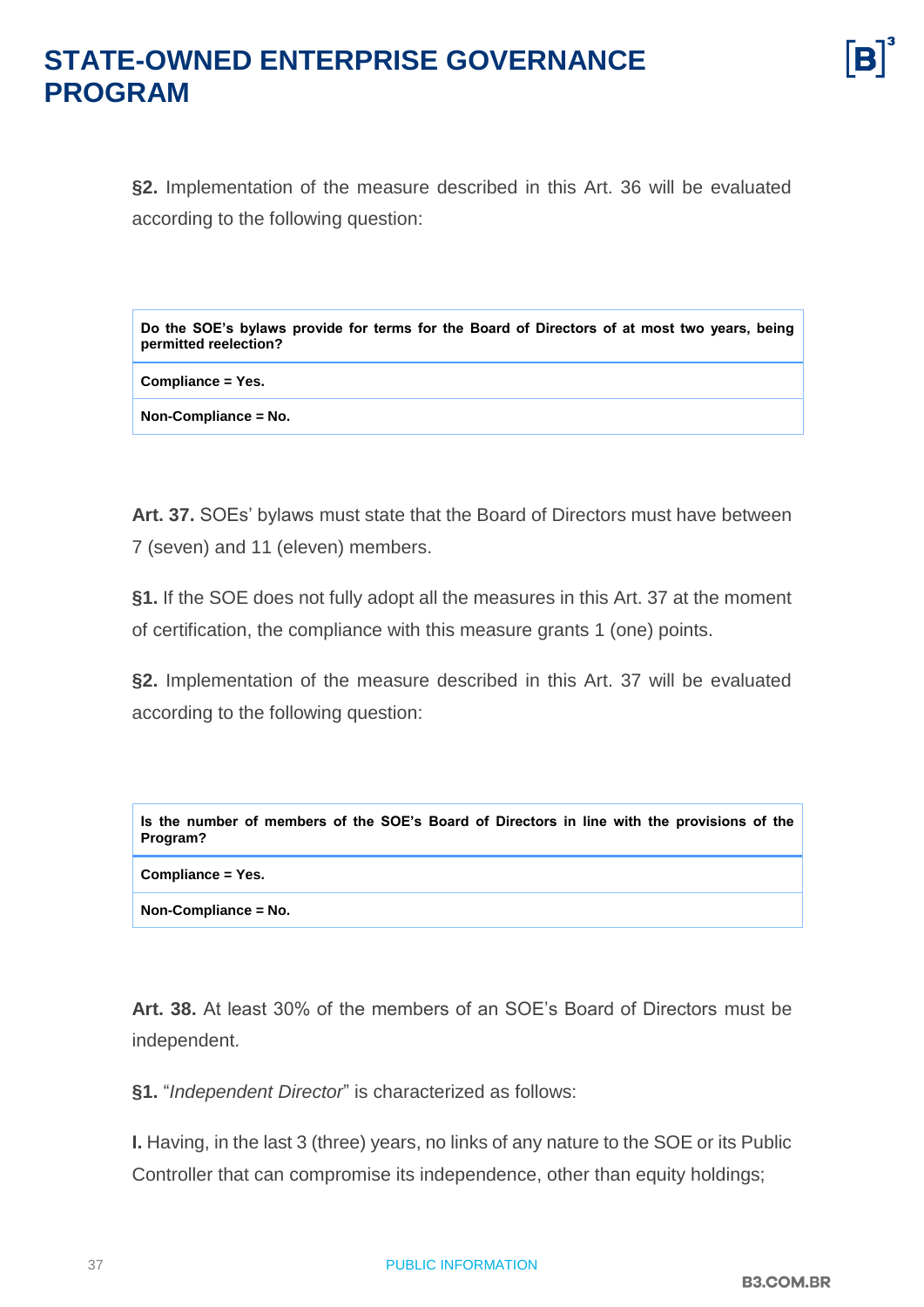**II.** Not being married to or related up to the third-degree of the President of Brazil, any Government Minister, any Secretary of the Public Controller or any Manager of the SOE;

**III.** Having no links to legal entities related to persons mentioned in item II hereinabove, nor had such links in the past three years;

**IV.** Not being now, and have not been in the past 3 (three) years, employees or executives of any of its subsidiaries or affiliates;

**V.** Not being direct or indirect suppliers to the SOE in question or buyers of its products or services to an extent that entails loss of independence;

**VI.** Not being employees or managers of legal entities that are offering to sell or buy products or services to or from the SOE in question to an extent that entails loss of independence; and

**VII.** Not receiving any consideration from the SOE concerned, except the honoraria paid to board members (cash income from equity holdings are excluded from this restriction).

**§2.** Board members elected in accordance with article 141, §§ 4 and 5, or article 239 of Brazilian Corporations Law (*Lei das Sociedades por Ações*) are also considered independent.

**§3.** The qualification as Independent Director will be expressly stated in the minutes of the Shareholders' Meeting that elects her.

**§4.** The SOE must identify at item 12.13 of the Reference Form the link that keeps away the characterization of a member of the Board of Directors as an Independent Director.

**§5.** If the result of applying the percentage above is a fraction, it should be (i) rounded up to the nearest whole number when the fraction is equal to or more than five-tenths (0.5) or (ii) rounded down to the nearest whole number when the fraction is less than five-tenths (0.5).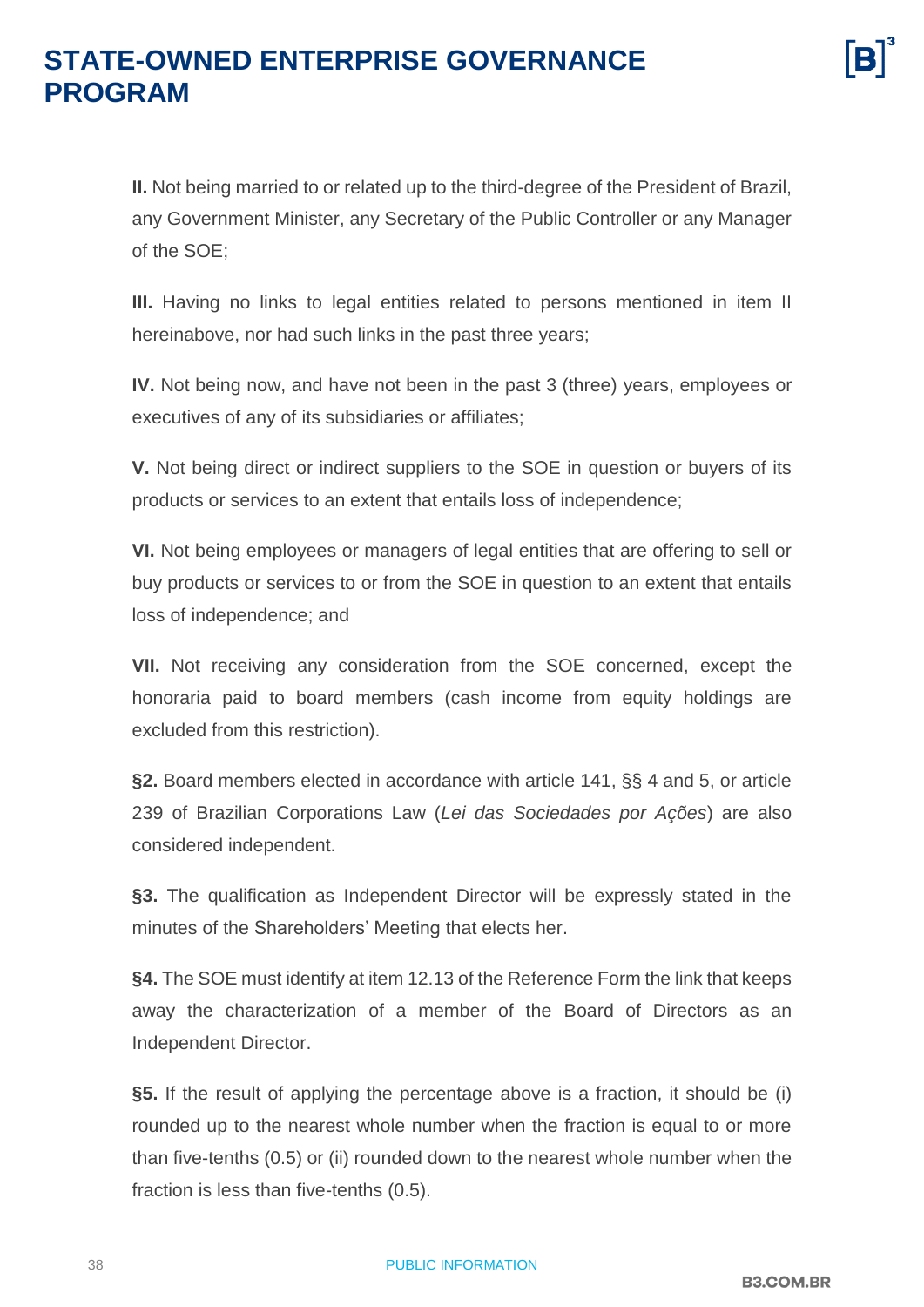# **STATE-OWNED ENTERPRISE GOVERNANCE**

**§6.** If the SOE does not fully adopt all the measures in this Art. 38 at the moment of certification, the compliance with this measure grants 4 (four) points.

**§7.** Implementation of the measure described in this Art. 38 will be evaluated according to the following question:

| Is the composition of the SOE's Board of Directors in line with the provisions of the Program? |
|------------------------------------------------------------------------------------------------|
| Compliance = Yes.                                                                              |
| Non-Compliance = No.                                                                           |

**Art. 39.** Elected Managers must participate, on taking office and annually, in specific training on corporation and capital market laws, confidentiality and disclosure, internal control (compliance and risk management) and the Code of Conduct or Integrity.

**Art. 40.** Elected Managers must participate in integration training on key issues for the SOE concerned, within one month after taking office.

**Art. 41.** If the SOE does not fully adopt all the measures in the Art. 39 and 40 at the moment of certification, the compliance with these measures grants 2 (two) points.

**Sole Paragraph.** Implementation of the measure described in the Art. 39 and 40 will be evaluated according to the following question:

**Does the SOE submit Managers to specific training, as provided in the Program?**

**Compliance = Yes.**

**Non-Compliance = No.**

**PROGRAM**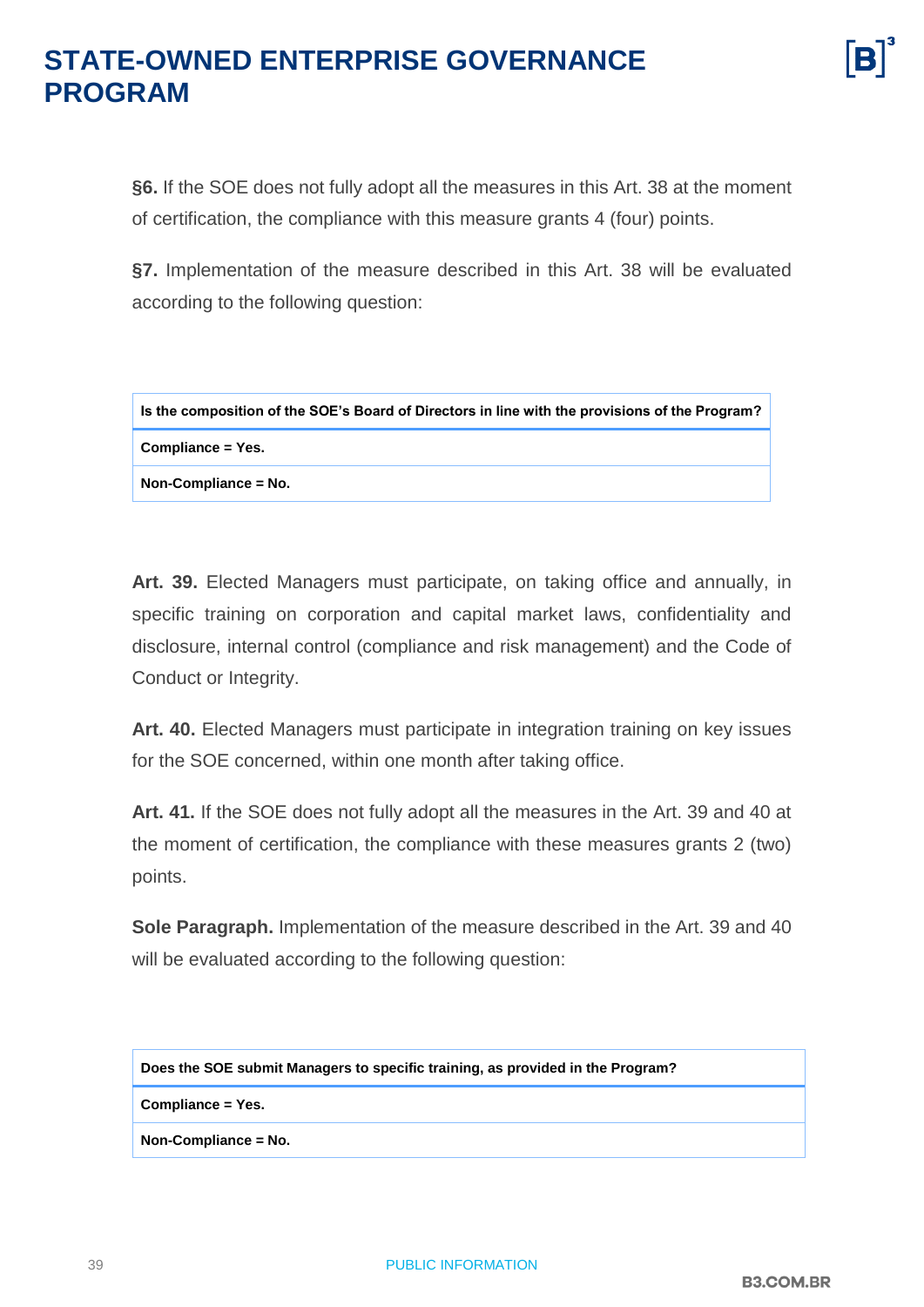

#### <span id="page-39-0"></span>**CHAPTER 3.4 COMMITMENT OF PUBLIC CONTROLLING SHAREHOLDERS**

**Art. 42.** SOEs' Public Controlling Shareholders must modify the list of public ethics violations in the Code of Conduct applicable to senior administrators in the federal government and its equivalent for state governments, overseen by the Public Ethics Committee, or its equivalent committee, by adding rules requiring senior administrators to:

**I.** Keep confidential any information relating to a material act or fact to which they have privileged access due to the position they occupy until its effective disclosure to the market; and

**II.** Report any act or fact that has knowledge to the Investor Relations Officer, which will promote its disclosure, or in the case of this omission, report to CVM.

**§1.** If the SOE does not fully adopt all the measures in this Art. 42 at the moment of certification, the compliance with these measures grants 4 (four) points.

**§2.** Implementation of the measure described in this Art. 42 will be evaluated according to the following question:

**Does the Code of Conduct, applicable to senior administrators, include rules as established by the Program?**

#### **Compliance = Yes.**

**Non-Compliance = No.**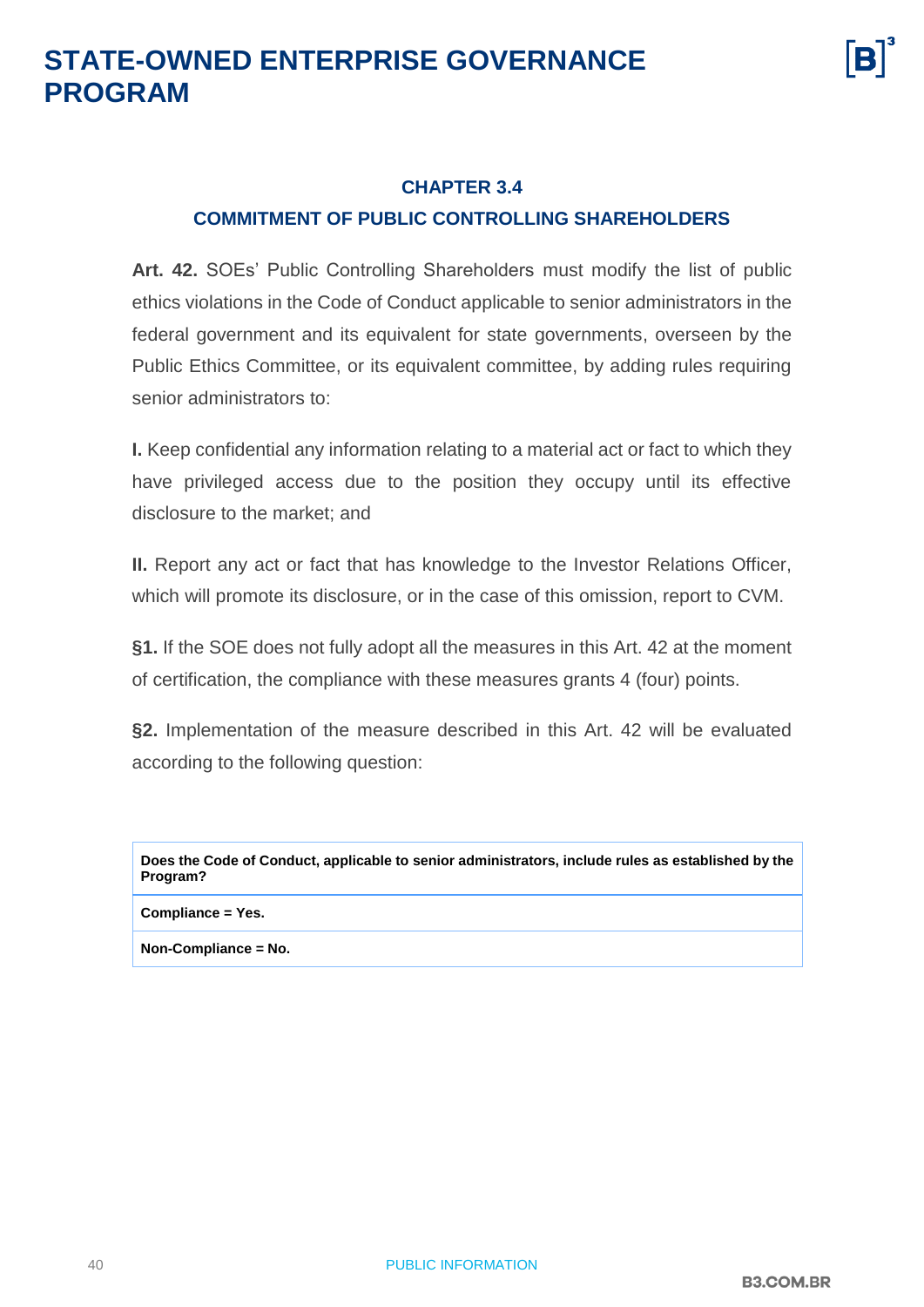#### **TITLE IV**

#### **CHAPTER 4.1 GENERAL PROVISIONS**

<span id="page-40-1"></span><span id="page-40-0"></span>**Art. 43.** The provisions of this Statute do not imply any responsibility to B3, including, but not limited to, the SOE participating in the Program, its Public Controlling Shareholders, members of the Board of Directors, Executive Management Board, members of the Fiscal Council or other Advisory Committees or any other Advisory Committees to the Board of Directors referred to in this Program, employees, nor mean that the B3 will take the defense of the interests of those who may be affected in view of:

**I.** Abusive or unlawful acts committed by the SOE, by the shareholders, including the Public Controlling Shareholder, by the managers or members of the Fiscal Council; or

**II.** Provision of false or misleading information, or omission of information by the SOE, by the shareholders, including the Public Controlling Shareholder, by the members of the Board of Directors, Executive Management Board, members of the Fiscal Council and employees of the SOE.

**Art. 44.** Certification of the SOE does not characterize investment recommendation by B3 and does not imply judgment or responsibility of B3 about the quality or accuracy of any information disclosed by the SOE, the risks inherent to its activities, performance and conduct of the Public Controlling Shareholders, members of the Board of Directors, Executive Management Board, members of the Fiscal Council or any other advisory committees to the Board of Directors referred to in this Program, employees or its economic and financial situation.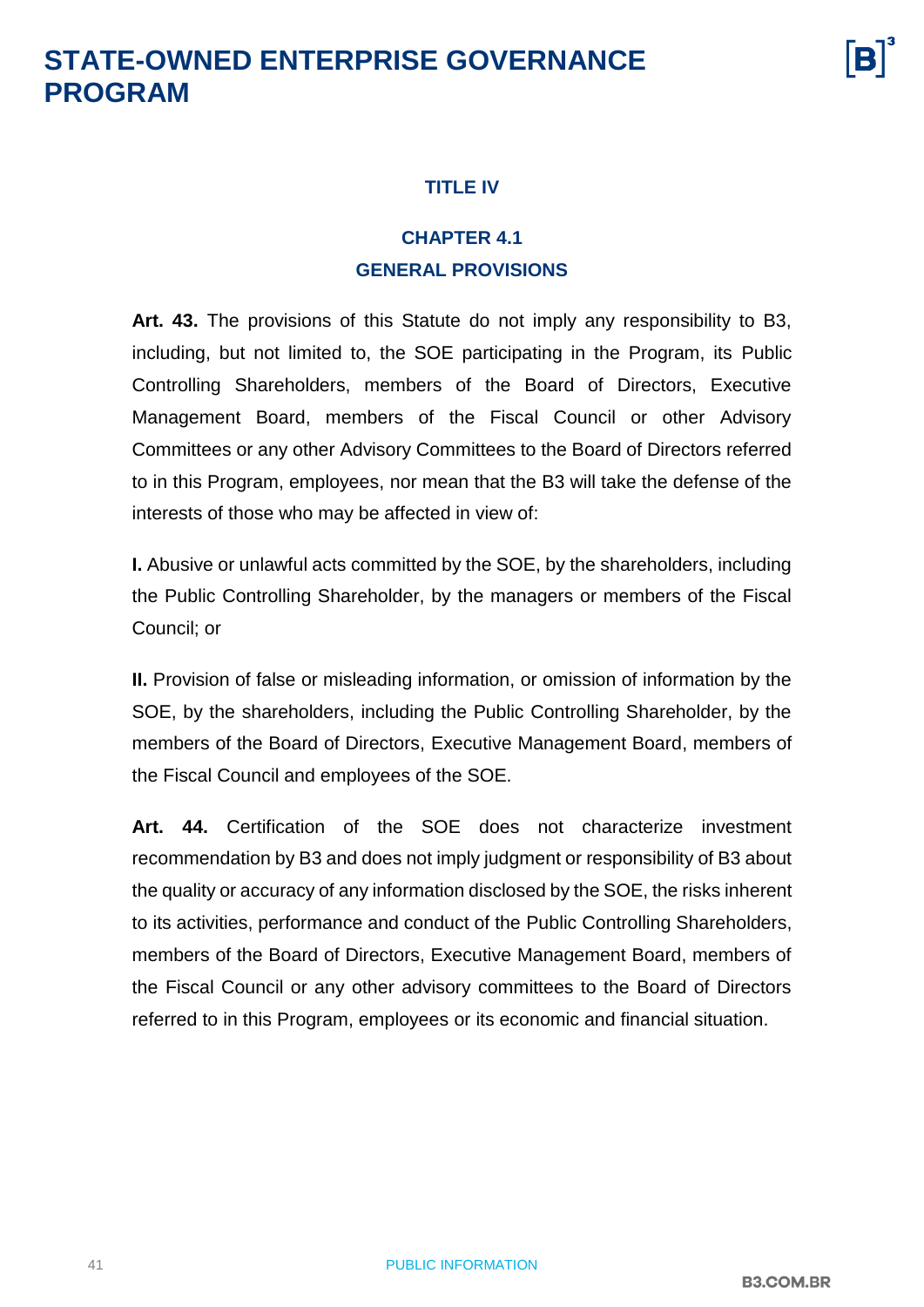

#### **CHAPTER 4.2 DISPOSIÇÕES FINAIS**

<span id="page-41-0"></span>**Art. 45.** B3 may amend this Statute, regardless of manifestation from the certified SOEs.

**Sole Paragraph.** If the amendment involves measures already provided in the Statute or creation of new measures, B3 will grant a period for adaptation according to the complexity of the measure.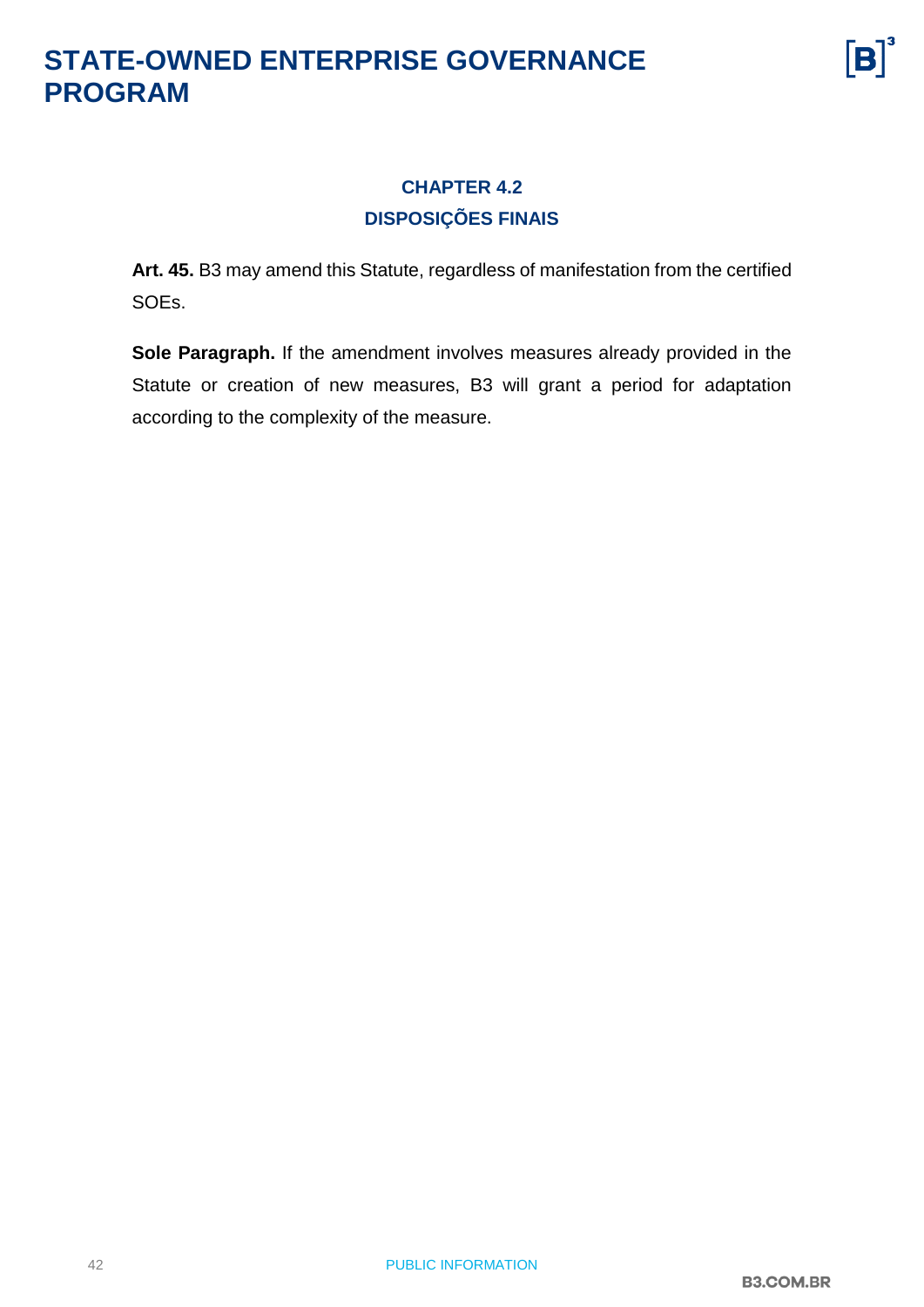

#### **ANNEX I**

#### <span id="page-42-0"></span>**LIST OF DOCUMENTS AND INFORMATION THAT MUST BE SUBBMITTED WITH THE APPLICATION FOR CERTIFICATION**

The following documents and information shall be submitted to B3's DRE to analysis of the Application for certification:

- (i) Application for certification submitted to B3's DRE, signed by the Investor Relations Officer (according to the template below);
- (ii) SOE's bylaws, in an electronic file "*doc*" or "*docx*", enable for editing, consolidated and updated, adapted to the Corporate Governance Measures set forth in the Program, along with the documents that proves the previous acceptance or homologation of the regulatory bodies for the SOE in question, if applicable;
- (iii) Internal Policies, Internal Regulations of the Administrative Bodies and Advisory Committees, including the Board of Directors, Statutory Auditing Committee and the Fiscal Council, as provided in Art. 14 of the Program;
- (iv) Reference Form updated until the date of the submission of the Application for certification, indicating the information required in Art. 16 of the Program;
- (v) Annual Corporate Governance Report, as provided in Art. 18 of the Program;
- (vi) Disclosure Policy, as provided in Art. 19 of the Program;
- (vii) Annually Integrated Report or Sustainability Report, as provided in Art. 20 of the Program;
- (viii) Code of Conduct or Integrity, as provided in Art. 23 of the Program;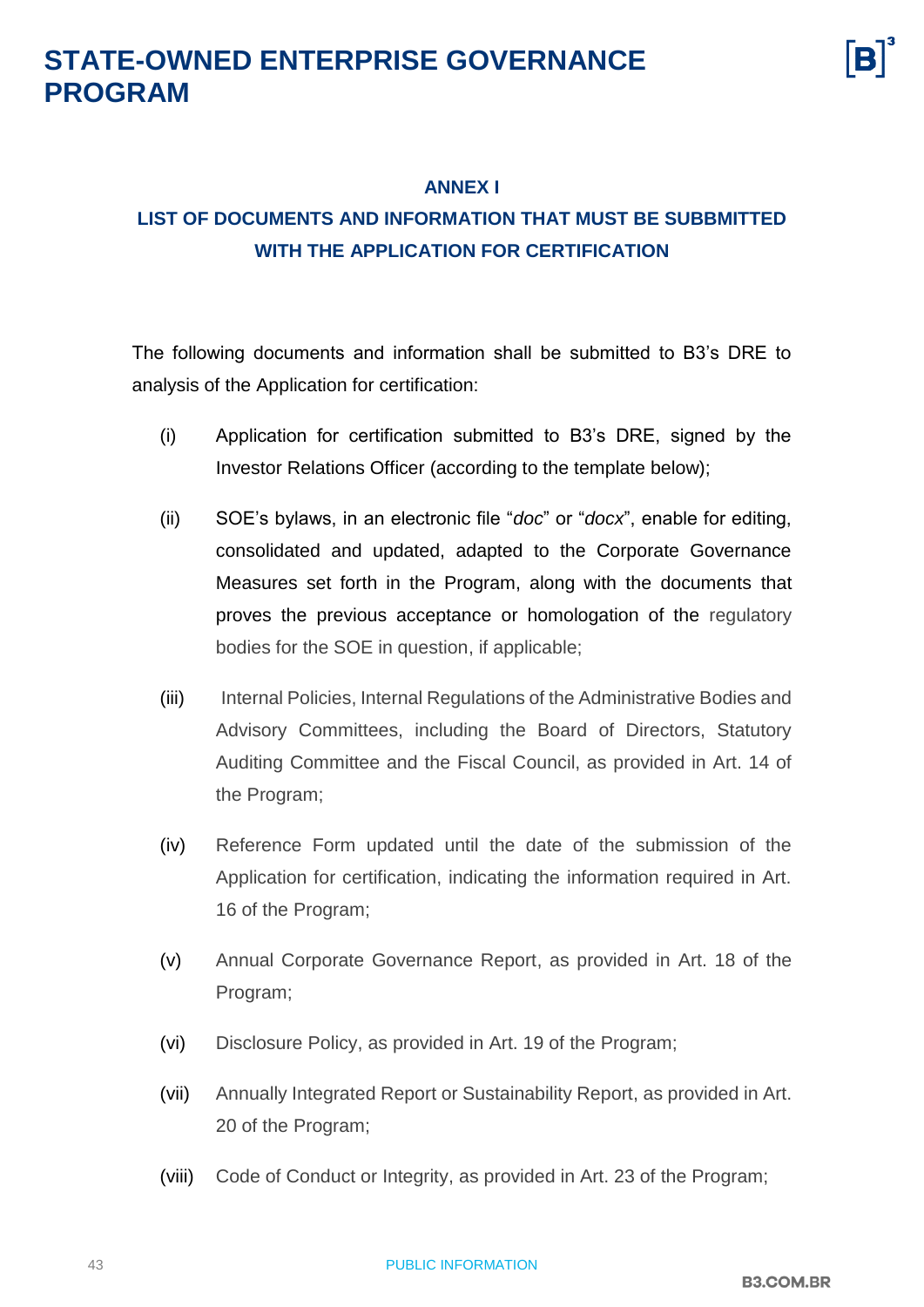- (ix) Risk Management Policy, as provided in Art. 29 of the Program;
- (x) Related-Party Transactions Policy, as provided in Art. 30 of the Program;
- (xi) Nomination Policy, as provided in Art. 32 of the Program;
- (xii) Public Ethics Committee of the SOEs' Public Controlling Shareholders, as provided in Art. 42 of the Program;
- (xiii) Other information and documents required to demonstrate the adoption of all the Corporate Governance Measures provided in the Program.

The documents and information shall be addressed to B3's Issuer Regulation Department in electronic documents (pen drive or CD-ROM) to one of the following addresses:

I. Praça Antônio Prado, 48, 2nd Floor, São Paulo – SP, CEP 01010-901;

or

II. Rua do Mercado, 11, 2<sup>nd</sup> Floor, Centro, Rio de Janeiro – RJ, CEP 20010-120.